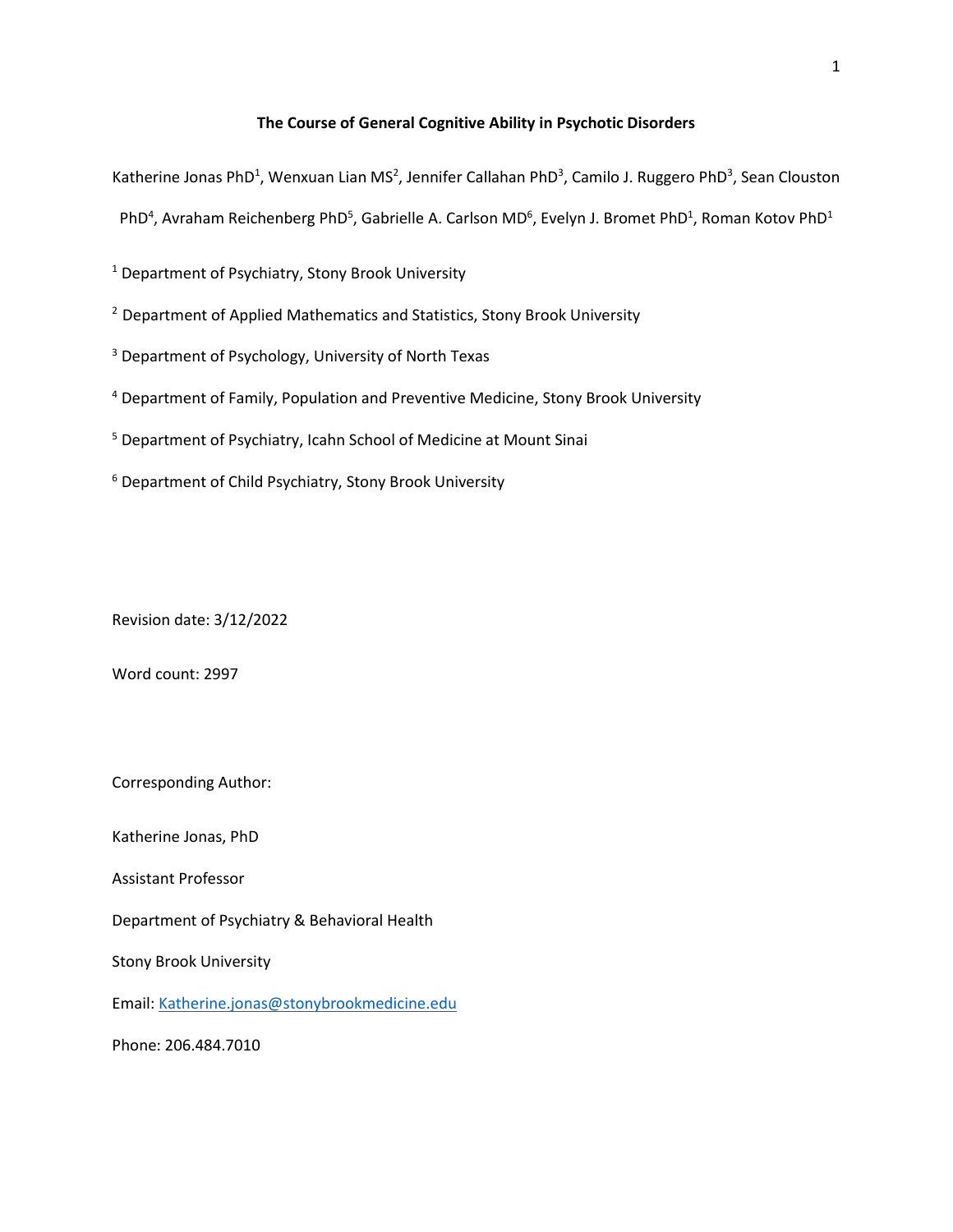#### **Key Points**

Question: Schizophrenia and other psychotic disorders are associated with major cognitive deficits, but when deficits emerge and how they change over the course of illness is uncertain.

Finding: This study traced general cognitive ability in 428 individuals with psychotic disorders, for whom 1,619 estimates of general cognitive ability, spanning childhood to old age, were available. Cognitive decline began 14 years before the onset of psychosis, and was more rapid in schizophrenia than in other psychotic disorders, until 22 years after psychosis onset, at which point cognitive decline accelerated in both groups.

Meaning: The trajectory of general cognitive ability in schizophrenia is consistent with both a neurodevelopmental and neurodegenerative disorder.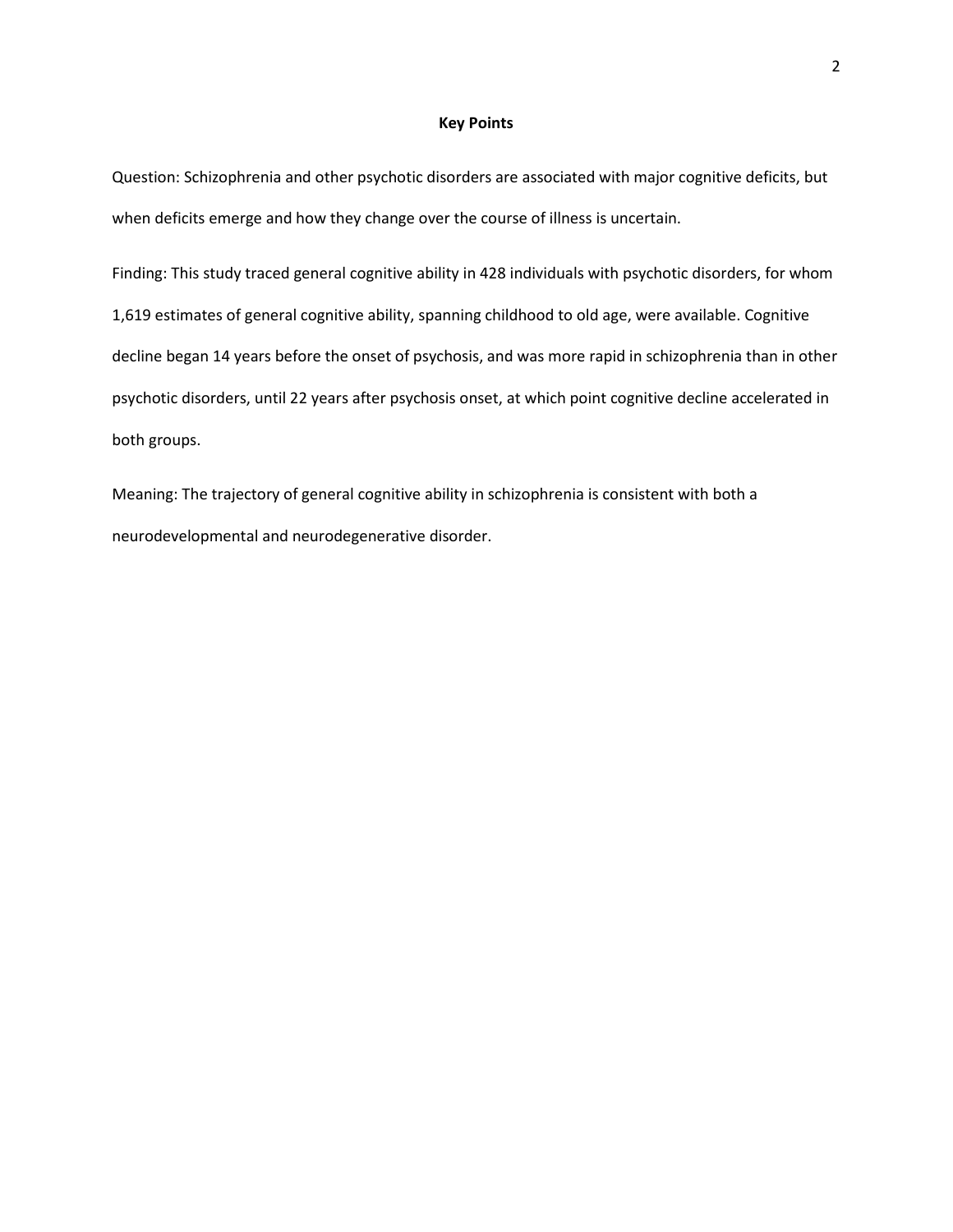#### **Abstract**

Importance: Schizophrenia is associated with major cognitive deficits, and has been conceptualized as both a neurodevelopmental and a neurodegenerative disorder. However, when deficits develop and how they change over the course of illness is uncertain.

Objective: This study's purpose was to trace cognition from elementary school to old age, in order to test neurodevelopmental and neurodegenerative theories of psychotic disorders.

Design: Data are from the Suffolk County Mental Health Project, a longitudinal study of individuals with psychotic disorders. Data were collected between September 1989 and October 2019. Analyses were completed in October 2021.

Setting: The Suffolk County Mental Health Project is a first-admission psychosis cohort.

Participants: Participants were recruited from all 12 inpatient psychiatric facilities in Suffolk County, New York. This analysis concerns the 428 participants with at least 2 estimates of general cognitive ability.

Exposures: Psychiatric hospitalization for psychosis.

Main Outcomes: Preadmission cognitive scores were extracted from school and medical records. Postonset cognitive scores were based on neuropsychological testing at 6-month, 24-month, 20-year, and 25-year follow-ups.

Results: The cohort of 428 individuals, 212 with schizophrenia and 216 with other psychotic disorders, was 59.6% male, with an average age of psychosis onset of 27 years. Three phases of cognitive change were observed: normative, declining, and deteriorating. In the first phase, cognition was stable. Fourteen years before psychosis onset, those with schizophrenia began to experience cognitive decline at a rate of -0.35 intelligence quotient (IQ) points/year (95% CI -0.29 to -0.42, p<0.01), significantly faster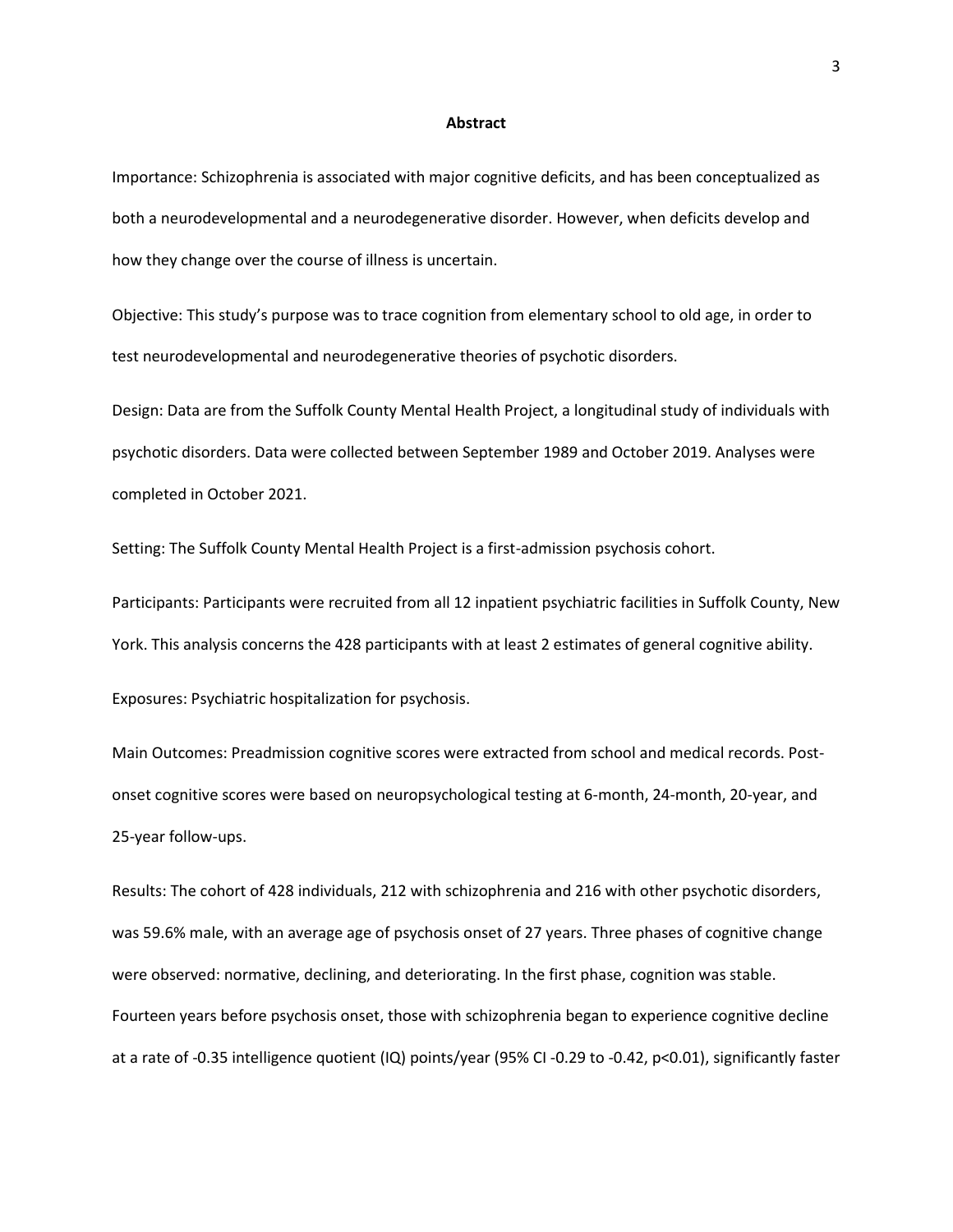than those with other psychotic disorders (-0.15 IQ points/year, 95% CI -0.08 to -0.22, p<0.01). At 22 years post onset, both groups declined at a rate of -0.59 IQ points/year (95% CI -0.25 to -0.94, p<0.01).

Conclusions and Relevance: Cognitive trajectories in schizophrenia are consistent with both a neurodevelopmental and neurodegenerative pattern, resulting in a loss of 16 IQ points over the period of observation. Cognitive decline begins long prior to psychosis onset, suggesting the window for primary prevention is earlier than previously thought. A window for secondary prevention emerges in the third decade of illness, when cognitive declines accelerate in both schizophrenia and other psychotic disorders.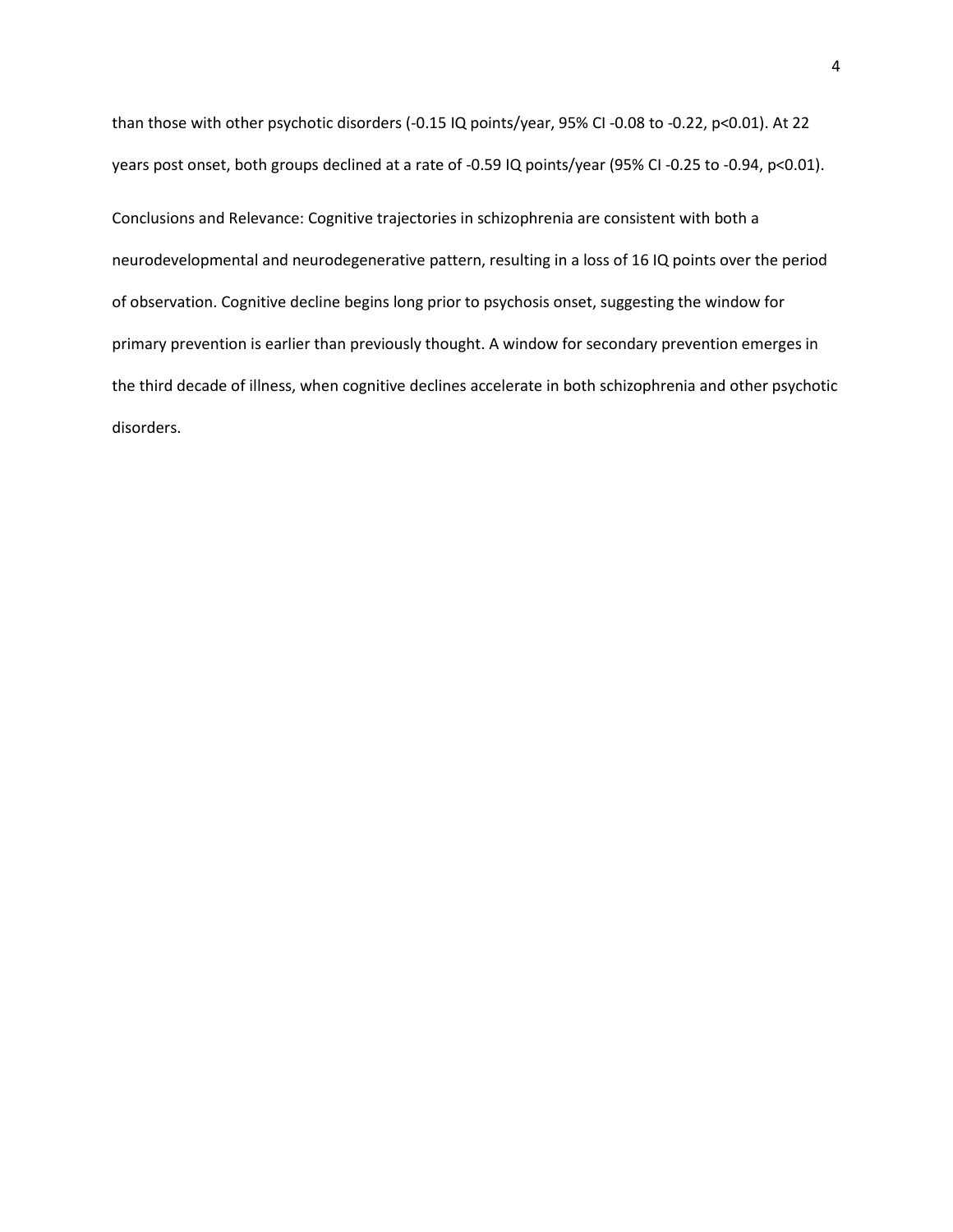#### **Introduction**

Cognitive deficits are common in schizophrenia, and highly disabling. 1 Indeed, schizophrenia has been alternatively conceptualized as a neurodevelopmental disorder, or a neurodegenerative disorder. The neurodevelopmental model posits cognitive deficits emerge due to disruptions in brain development, marking the beginning of a disease process that ends in psychosis. <sup>2</sup> The neurodegenerative model conceptualizes illness as the result of progressive deterioration. <sup>3</sup> The former predicts cognitive deficits stabilize after illness onset, while the latter implies cognitive declines continue.

Despite well-established theories, a great deal remains unknown about when cognitive deficits emerge and how they change over the illness course. Those who develop schizophrenia have a premorbid intelligence quotient (IQ) deficit of approximately half a standard deviation. <sup>4</sup>–<sup>6</sup> By the first episode, this deficit increases to one standard deviation.<sup>7,8</sup> Surprisingly, longitudinal studies of ultra-high risk and prodromal cohorts have not detected cognitive change among those who develop psychotic disorders. 9,10 Small population-based studies (N<40) have reported a slowed cognitive development among those who develop schizophrenia.<sup>11,12</sup> However, these studies examined cognitive trajectories relative to chronological age, rather than illness onset. Since age at illness onset varies widely, these studies may have limited power to detect the cognitive changes accompanying schizophrenia onset. As a result, when and how cognitive deficits develop in schizophrenia are not well understood.

The course of cognition after schizophrenia onset is also debated. Longitudinal studies have generally found cognition is stable over the first five years of illness.<sup>13,14</sup> Some studies have even reported cognition improves over time.<sup>15</sup> In contrast, long-term population-based studies observed cognitive declines. Two ten-year follow-ups have shown cognitive decline in schizophrenia is accelerated, <sup>16,17</sup> and a 20-year follow-up confirmed this finding.<sup>18</sup> Another 20-year longitudinal study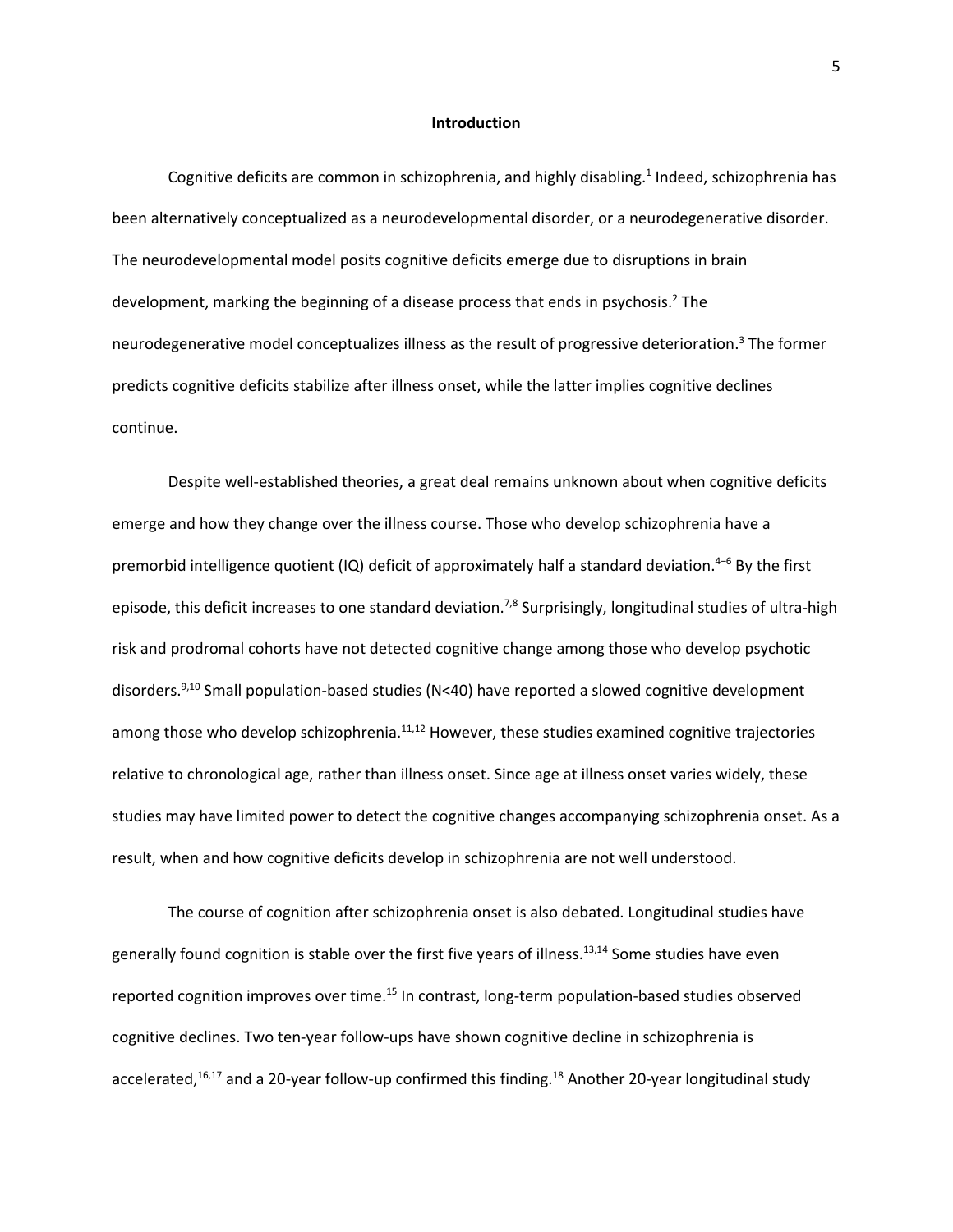reported no decline, but it was limited to two tests of specific abilities and had younger participants.<sup>19</sup> In sum, evidence is mixed, but suggests a slow cognitive decline after schizophrenia onset. Studies with longer follow-ups and more frequent assessments, particularly in late adulthood, are needed to detect these changes.

Individuals with psychotic disorders other than schizophrenia also show cognitive deficits, although limited longitudinal data makes it difficult to ascertain when deficits emerge.<sup>20,21</sup> Those who develop bipolar disorder and other psychotic disorders appear to have normal premorbid IQ,<sup>22,23</sup> but deficits emerge by illness onset and are half as large as deficits seen in schizophrenia.<sup>24</sup> Ten-year followups of bipolar disorder and other psychotic disorders produced inconsistent evidence of deterioration.<sup>16,17,25,26</sup> Twenty-year follow-ups also produced conflicting results,<sup>18,19</sup> although the larger study reported cognitive decline. Altogether, evidence suggests those with other psychotic disorders develop cognitive deficits before illness onset. These impairments are smaller than in schizophrenia and remain stable through the first decade of illness, but may worsen in later illness phases.

To our knowledge, no study has charted cognitive trajectories of individuals with schizophrenia and other psychotic disorders across the lifespan. Following individuals across long periods of time is necessary to identify when cognitive decline begins, and how it progresses across the illness course. This study's purpose was to trace cognition from elementary school to old age, in order to test neurodevelopmental and neurodegenerative theories of psychotic disorders.

#### **Methods**

This study follows STROBE reporting guidelines.<sup>27</sup> Figure 1 depicts a schematic of the study design. eFigure 1 depicts an inclusion flowchart.

## **Sample and Procedure**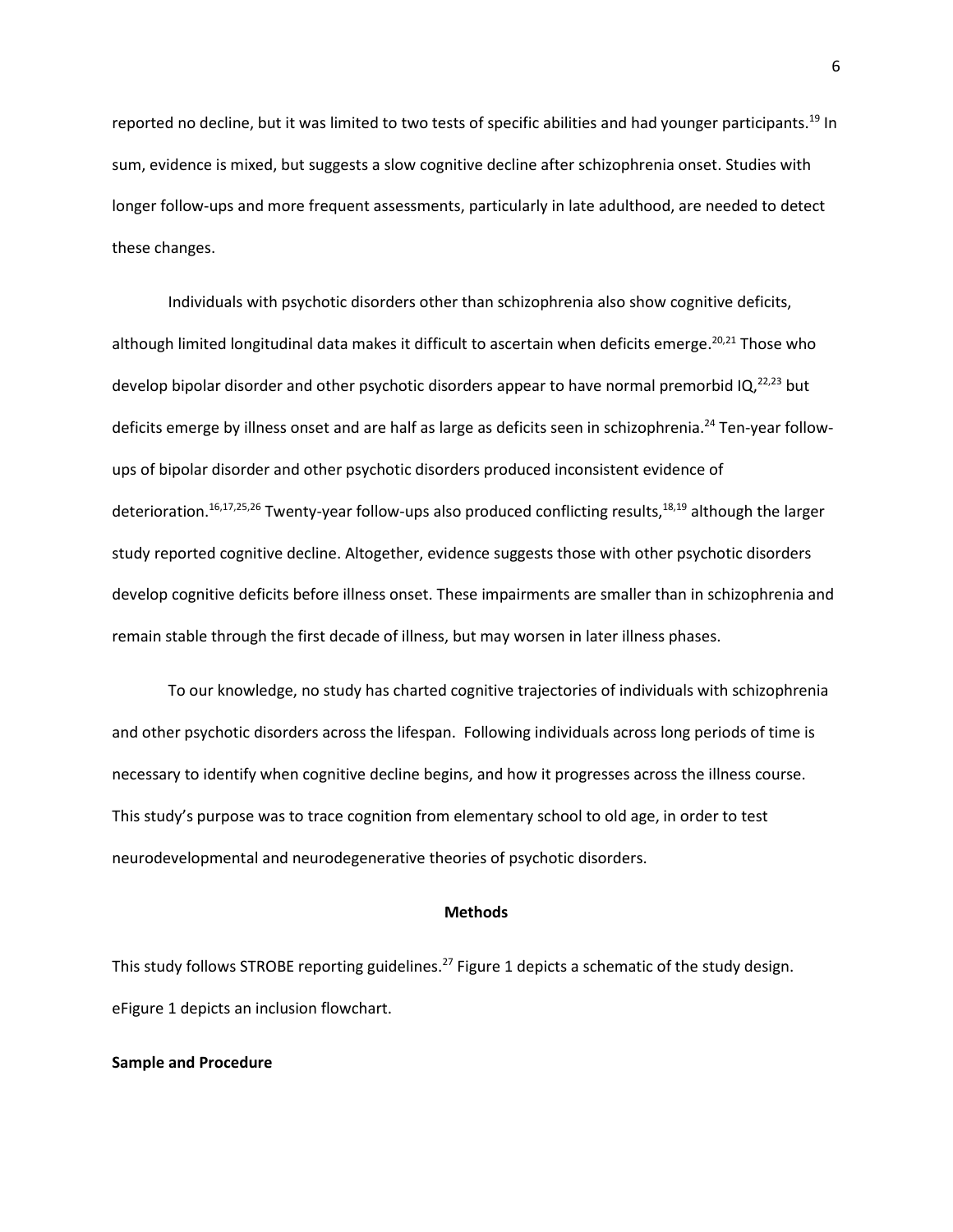Data are drawn from the Suffolk County Project, a longitudinal first-admission psychosis study.<sup>28</sup> During the enrollment period (1989-1995), individuals in their first admission for psychotic symptoms were recruited from all 12 inpatient facilities in Suffolk County, New York. The response rate during this wave was 72%. Eligibility criteria included residence in Suffolk County, age 15-60, ability to speak English, no diagnosis of intellectual disability, first admission within the past 6 months, current psychosis, no apparent medical etiology for psychotic symptoms, and capacity to provide informed consent. The Stony Brook University Committee on Research Involving Human Subjects and hospital institutional review boards approved the protocol annually. Written consent was obtained from all study participants, or from their parents for those who were minors.

Six-hundred and twenty-eight individuals were ascertained at baseline. Analyses are based on the 428 individuals with at least 2 estimates of general cognitive ability. Table 1 reports descriptive statistics for this subset. Compared to the full cohort, this subgroup had a slightly younger age of onset, although they did not differ by other demographic factors or cognitive ability (eTable 1). eFigure 2 depicts histograms showing the 10 most common patterns of available data.

At 20-year follow-up, a demographically-matched comparison group was recruited using random digit dialing within zip codes where participants with psychotic disorders resided (for details see Velthorst and colleagues $^{29}$ ).

#### **Measures**

**Demographics.** Occupational status was quantified as the occupation of the primary breadwinner in the participants' household, rated on Hollingshead's rating, a scale from 1 ("large business owner/major professional/executive") to 8 ("not working").<sup>30</sup>

**Age of Onset.** Age of psychosis onset was determined based on symptom timelines obtained during first admission and 6-month follow-up diagnostic interviews conducted using the Structured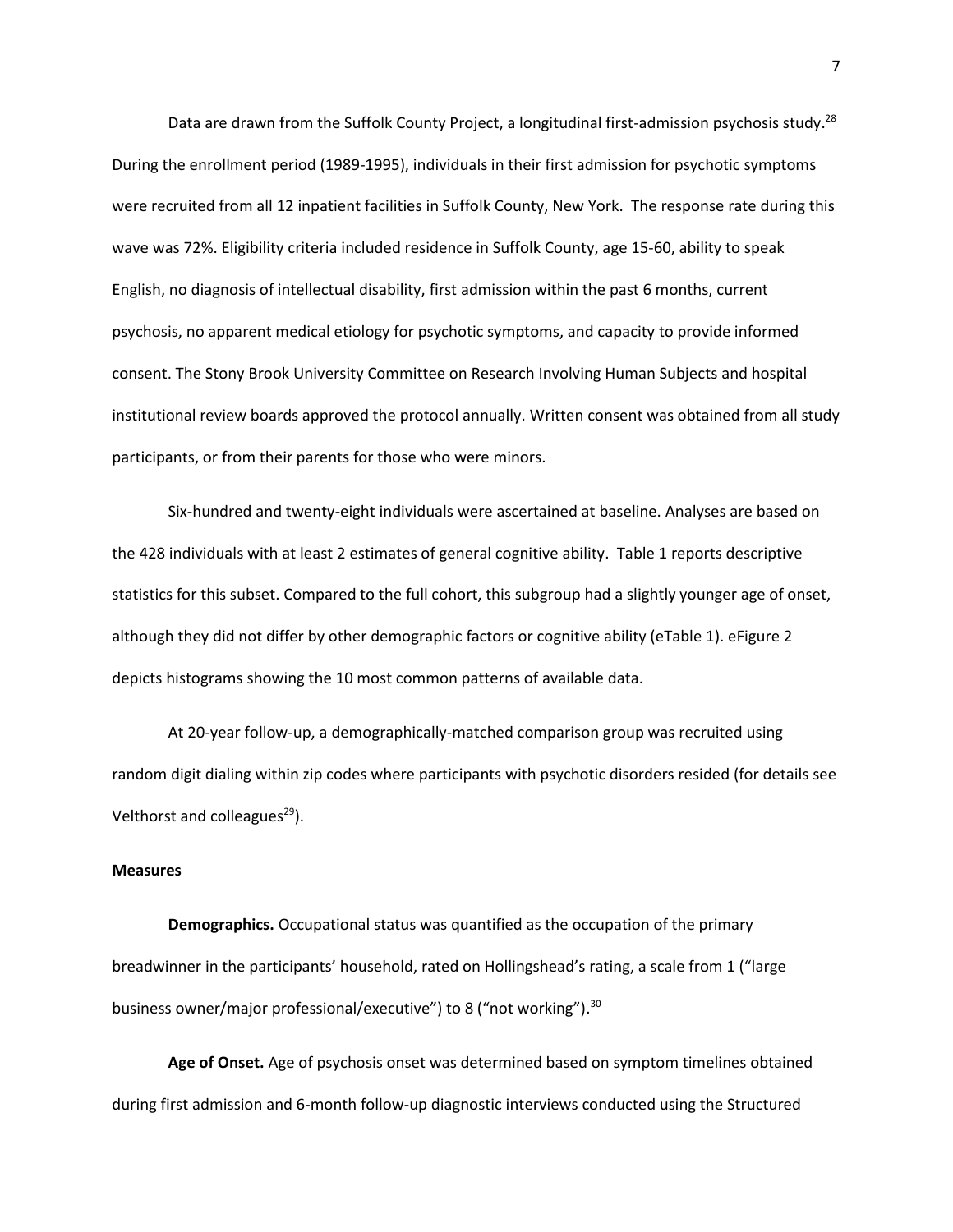Clinical Interview for DSM-III (SCID) at baseline and SCID-IV thereafter. This information was supplemented by informant interviews, school records, and medical records. For details see Jonas and colleagues.<sup>31</sup>

**Diagnosis.** Research diagnoses were made by consensus of study psychiatrists at the 6-month, 24-month, 10-year, and 20-year follow-ups using all available information, including medical records, significant other interviews, and diagnostic interviews. The diagnostic process is outlined in Bromet and colleagues.<sup>32</sup> Analyses used the last available diagnosis for each participant. The cohort was divided into those with schizophrenia spectrum disorders (N=216), including schizophrenia and schizoaffective disorders, and those with other psychotic disorder (N=212), including bipolar disorder (N=106), major depression (N=43), substance induced (N=30), and not otherwise specified (N=33) psychotic disorders.

**Cognition.** Preadmission cognitive ability was assessed by collecting data from participants' school records. Where IQ scores weren't available, academic achievement scores were substituted. Prior research has shown scores on achievement tests are closely correlated with IQ (r≈0.7-0.8). Those with preadmission cognitive data were younger at symptom onset and baseline assessment, because preadmission data was collected retrospectively, and participants who were younger at study entry were more likely to have school records available. Some participants had preadmission scores at multiple ages across childhood and adolescence, for a total of 436 IQ scores from 218 individuals. eTable 2 reports specific test frequencies by diagnostic group.

Post-onset cognitive ability was assessed at 6-month, 24-month, 20-year, and 25-year follow-up interviews. At 6- and 24-month follow-up assessments, IQ was assessed using the Quick Test.<sup>33,34</sup> At 24month, 20-year, and 25-year follow-up assessments, the cognitive battery included immediate trials of Verbal Paired Associates and Visual Reconstruction,<sup>35</sup> Symbol-Digit Modalities,<sup>36</sup> Trails A and B,<sup>37</sup> the Controlled Oral Word Association Test,<sup>38</sup> Vocabulary,<sup>39</sup> and the Stroop Test.<sup>40</sup> Altogether, 1619 estimates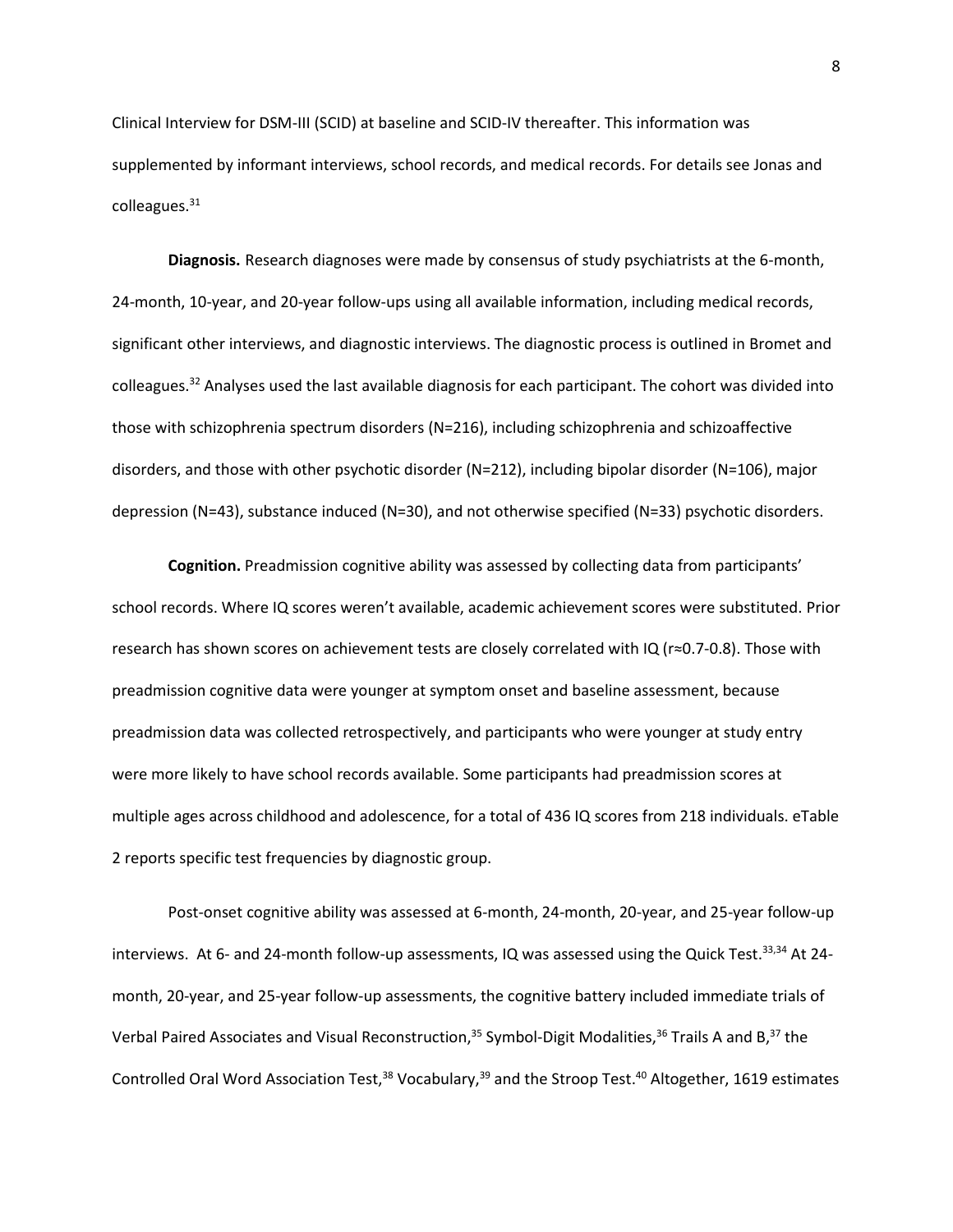of cognitive ability were available across the lifespan. The comparison group completed the same neuropsychological assessment as cases.

All test scores were converted to the IQ scale (M=100; SD=15). Details of the conversion are reported in the eMethods. Using the same scoring and rescaling procedure applied to cases, we estimated IQ scores for the comparison group at 20- and 25-year follow-ups. eTable 3 reports correlations and pairwise Ns of scores across time points. Table 1 reports descriptive statistics of general cognitive ability on the IQ scale across time points.

#### **Analyses**

Cognitive trajectories were estimated using multilevel models with random intercepts to account for individual differences in mean IQ. Residuals were given a first-order autocorrelation structure with time as a continuous covariate. Four models were compared: a linear model, a quadratic model, and spline models with 1 or 2 transition points where trajectory direction changes. A model with 1 transition includes two phases with different slopes (before and after transition). A model with 2 transition points has three phases. We estimated a corpus of models in which change points were placed at each 1-year interval, and each pairwise combination of 1-year intervals. For a review of this method, see Howe and colleagues.<sup>41</sup> Models were compared using the Bayesian Information Criterion (BIC). BIC is a statistic that balances model fit and parsimony, such that lower scores reflect simpler and better-fitting models. By comparing BIC for linear, quadratic, and spline models, one can infer whether models with a change point are preferable those without. By extension, comparing BIC between models that vary in terms of the change points location allows one to identify the optimal location. A difference in BIC of 10 or more is considered strong evidence for model with lower score.<sup>42</sup> All multilevel models were completed using the "nlme" package for R.<sup>43,44</sup>

Among cases, time could be measured either relative to birth or relative to psychosis onset. Figure 2 and eFigure 4 depict LOESS plots of general cognitive ability relative to birth and psychosis

9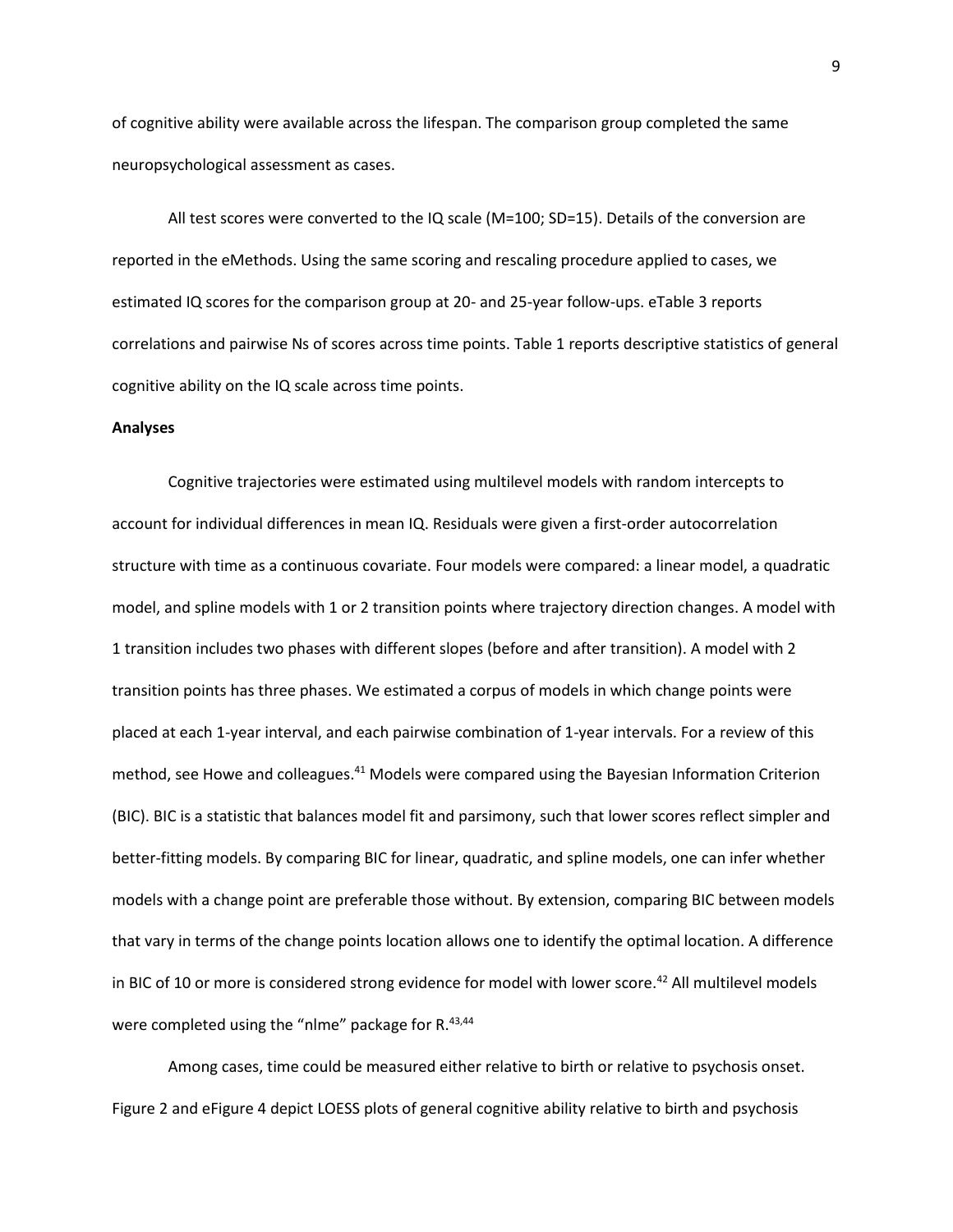onset, respectively. Since psychosocial function in this cohort is a function of time since psychosis onset,<sup>31</sup> we tested whether the same was true of cognitive trajectories by estimating trajectories relative to both time frames, comparing them via BIC. Models in which time was measured relative to psychosis onset had better fit than those in which time was measured relative to birth (∆BIC=10.82). Therefore, subsequent models were a function of time relative to psychosis onset.

Finally, because diagnosis was hypothesized to moderate cognitive trajectories, the best-fitting model above was re-run with diagnosis (schizophrenia or other psychotic disorder) as a covariate.

#### **Results**

The 428 participants were, on average, 27 years old at onset. The cohort was fifty-nine percent male. Most participants were on antipsychotic medications across post-admission assessments.

Figure 2 describes cognitive trajectories as a function of age among those with schizophrenia, other psychoses, and the comparison group. In schizophrenia, cognitive decline begins in adolescence. In both diagnostic groups, cognitive decline accelerated in adulthood, preceding that observed in the comparison group by approximately 20 years in schizophrenia, and 10 years in other psychoses.

Among cases, cognitive trajectories were best described as a function of time since psychosis onset, rather than age. The best-fitting model included three phases, moderated by diagnosis (see Table 2 for moderated model parameters, Figure 3 for model-implied trajectories, eTable 4 for fit statistics of competing models, eTable 5 for model parameters without diagnosis as a moderator). In the first phase, which spanned childhood to 14 years before psychosis onset, general cognitive ability was stable. Fourteen years before psychosis onset—when the average participant was 13 years old— those with schizophrenia diverged from those with other psychotic disorders, and the trajectory in both groups changed to one of decline. Among those with other psychotic disorders, cognitive decline proceeded at a rate of approximately one point on the IQ scale every seven years. Those with schizophrenia declined at a significantly faster rate of more than one point on the IQ scale every three years. In the final phase,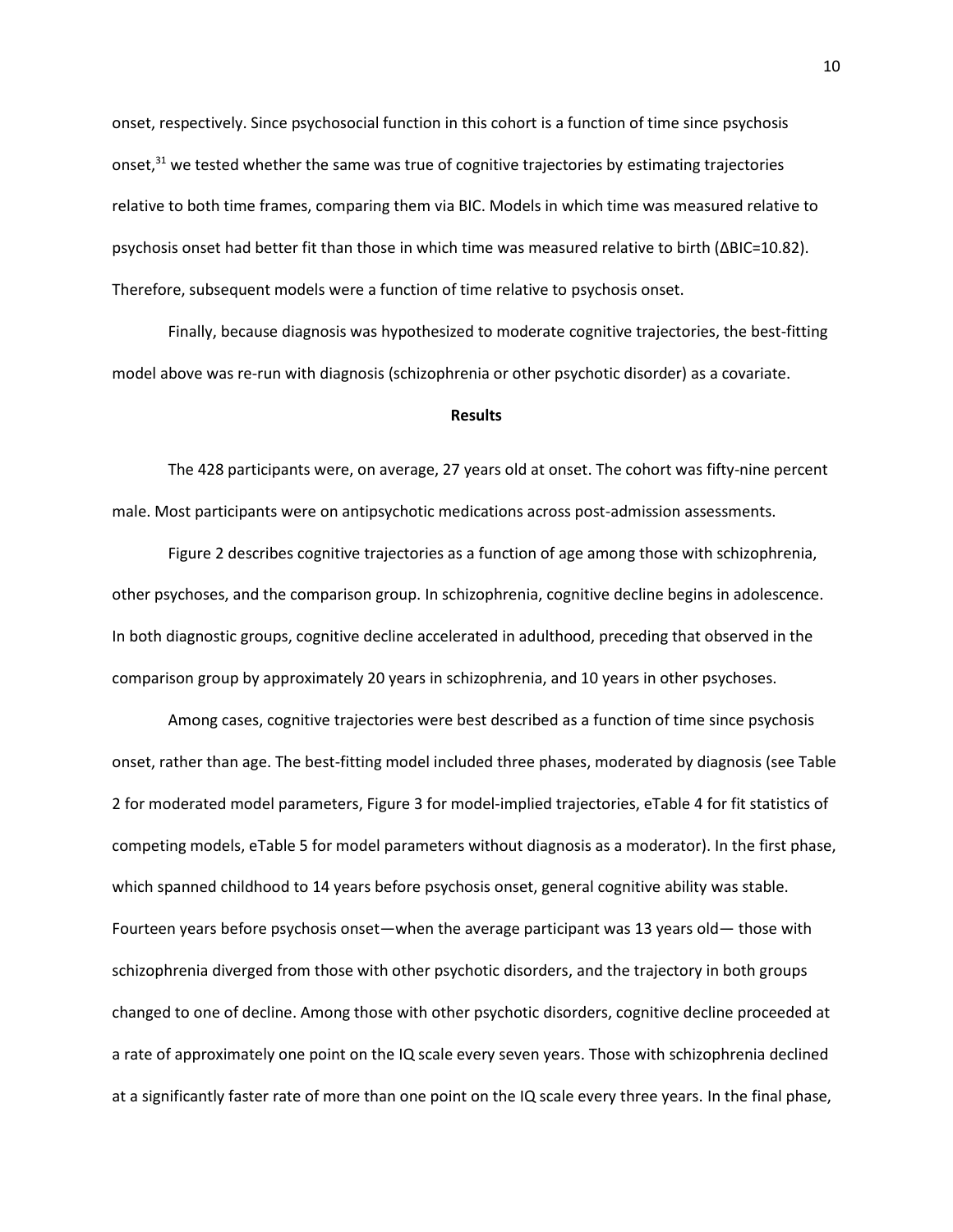cognitive decline accelerated to a rate of more than 1 point on the IQ scale every 2 years, and diagnosis no longer moderated the slope.

Sensitivity analyses are described in the eResults. Analyses were not adjusted for age, as younger and older participants had similar cognitive trajectories (eFigure 4). Sensitivity analyses tested whether results differed within diagnostic groups (eTables 6-8), were affected by the point at which diagnoses were made (eFigure 5), or by including academic achievement data (eTable 9). eTable 10 reports demographics characteristics and eFigure 6 depicts cognitive trajectories for the subset of participants with preadmission data. eFigure 7 depicts trajectories of performance ability. Results were consistent with the primary analysis.

#### **Discussion**

The trajectory of cognition across the lifespan in schizophrenia and other psychotic disorders has remained unclear, despite the major role cognitive deficits play in these disorders. This is in part due to small sample sizes and short follow-ups of prior studies, many of which have been unable to detect gradual changes in cognition. In an analysis of 428 individuals with psychotic disorders, for whom 1,619 estimates of general cognitive ability were available spanning childhood to old age, we identified three distinct phases of cognitive change in schizophrenia: the "normative", "declining", and "deteriorating" phases. Importantly, cognitive change in this cohort was better explained by time relative to psychosis onset than is was by age, suggesting a disease process defined these trajectories.

The normative phase spanned childhood to 14 years before psychosis onset. During this phase, children who went on to develop psychotic disorders had a normal cognitive trajectory. The distribution of premorbid cognitive ability in this cohort was consistent with that of the general population. Other studies of childhood IQ in psychotic disorders have identified deficits relative to healthy controls.<sup>11,12</sup> However, those studies were smaller (N<40), and did not track IQ relative to symptom onset, meaning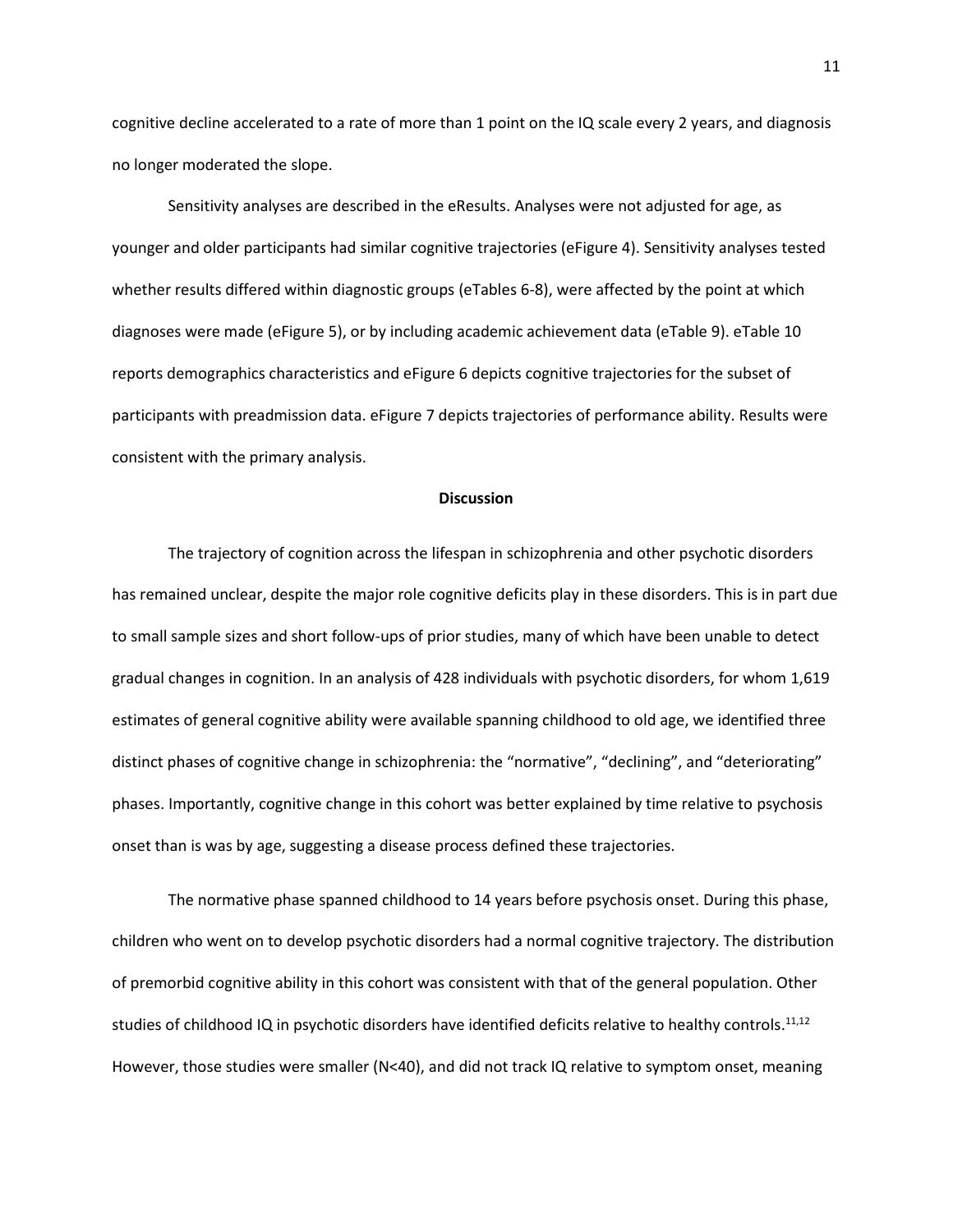premorbid IQ estimates likely reflected the cognitive decline we observed in the second phase of cognitive change.

The second phase of cognitive change, the declining phase, spanned the period from 14 years prior to psychosis onset to 22 years after. Consistent with the neurodevelopmental theory, the decline began when the average person with schizophrenia in this cohort was age 13, a period of neural development that appears to be disrupted in schizophrenia.<sup>45</sup> In this phase, individuals who were ultimately diagnosed with schizophrenia began experiencing cognitive decline at a rate of more than one IQ point every 3 years. By psychosis onset, the schizophrenia group had a 5-point cognitive deficit, consistent with meta-analytic findings for premorbid IQ deficits in schizophrenia.<sup>5,6</sup> Those with other psychotic disorders also experience cognitive decline, but at a slower rate. If cognitive decline begins a decade before psychosis onset, clinical high-risk studies—whose participants already have subthreshold psychotic symptoms—may miss the critical window for detecting perturbed neural and cognitive development. Studying adolescents with significant familial and genetic risk for psychosis may be more fruitful.

The third phase of cognitive change, one of further deterioration, began 22 years after psychosis onset, when the average person was 49 years old. At this second inflection point, cognitive decline accelerated among those with other psychotic disorders to a rate of one point on the IQ scale every two years, and the rapid decline observed among those with schizophrenia continued. The deterioration preceded that of the comparison group by approximately 20 years. The modal adult without dementia will experience one half standard deviation of cognitive decline over their life expectancy.<sup>46</sup> By contrast, individuals with schizophrenia in this cohort will have lost a full standard deviation, a loss consistent with mild neurocognitive disorder, by age 55.<sup>47</sup> These analyses cannot determine whether this represents a dementing process, but a second downward turn is consistent with the neurodegenerative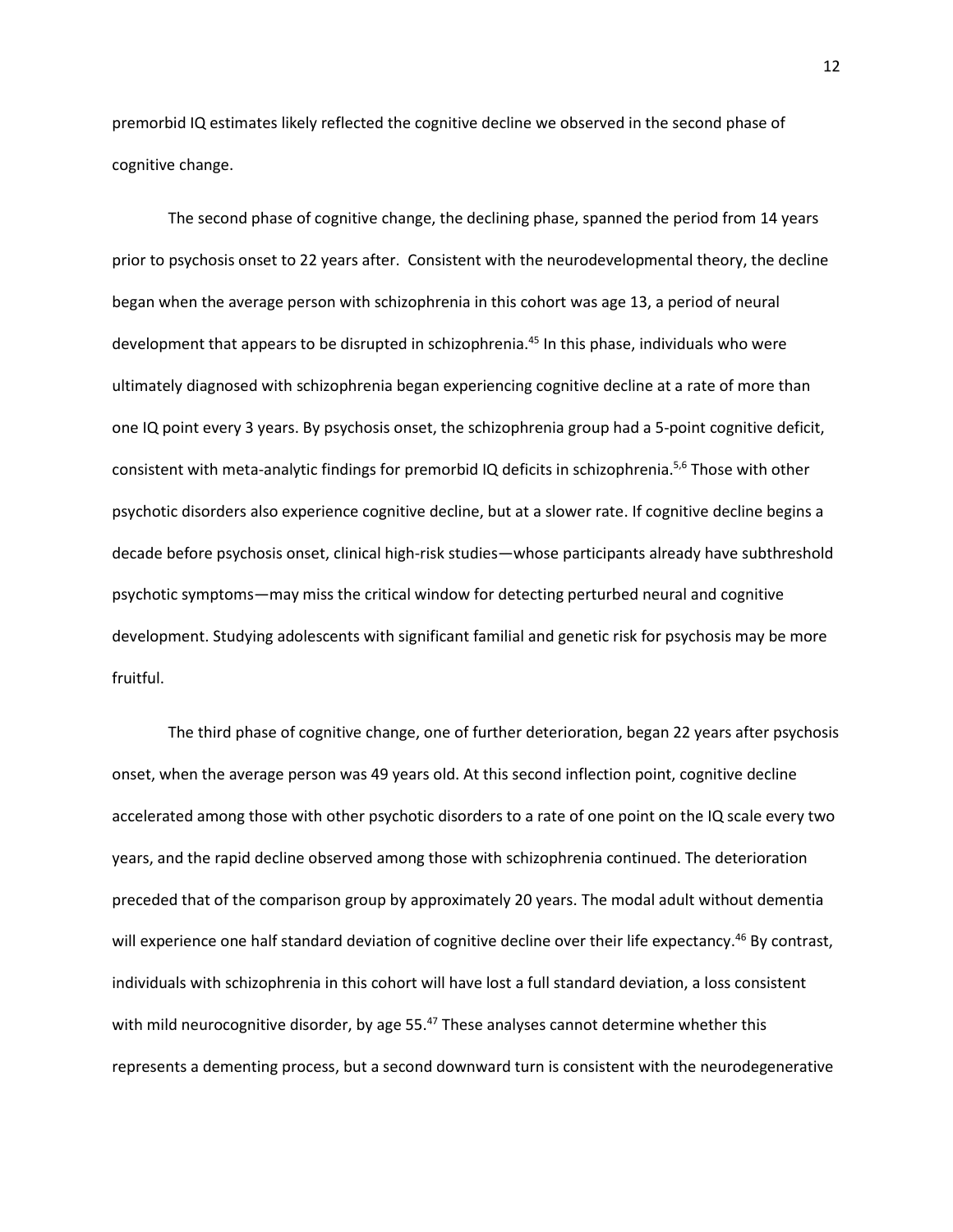theory of schizophrenia, and the high incidence of dementia in schizophrenia<sup>48</sup> and other psychotic disorders. 49,50

The onset of cognitive decline preceded psychosis onset by more than a decade and was unaltered by psychosis onset. This pattern is consistent with the argument that psychosis is a secondary symptom of schizophrenia, whereas cognitive deficits reflect core pathophysiology.<sup>51</sup> However, it is possible that post-onset cognitive declines are at least partially explained by risk factors known to be associated with schizophrenia, such as metabolic syndrome, smoking, and antipsychotic exposure. Postonset cognitive decline may be a consequence of schizophrenia, rather than intrinsic to it.<sup>52</sup> Cognitive deficits are associated with profound psychosocial impairment in schizophrenia.<sup>1</sup> Interventions that ameliorate or prevent cognitive decline could preempt decades of disability. Antipsychotics' effects on cognitive impairment are small,<sup>53</sup> if present,<sup>54</sup> but cognitive remediation has produced encouraging results. 55

#### *Limitations*

This cohort was recruited at first admission and followed back to obtain preadmission cognitive data. Some detail concerning tests forms and conditions are unknown, and tests varied across timepoints. This approach also misses individuals who develop psychotic disorders but are never hospitalized. However, in two epidemiological studies contemporary to this one, more than 90% of individuals with schizophrenia were hospitalized.<sup>56,57</sup> In addition, this design allowed for the ascertainment of a larger sample (N=428) than prospective cohorts drawn from the general population.

Tests of general cognitive ability from childhood to the 6-month follow-up were scored relative to age-based population norms, which were not stratified by socioeconomic status or race. Norms are not as rigorous of a comparison as a matched control group. However, change relative to population norms is a standard approach that has been useful for understanding cognitive development and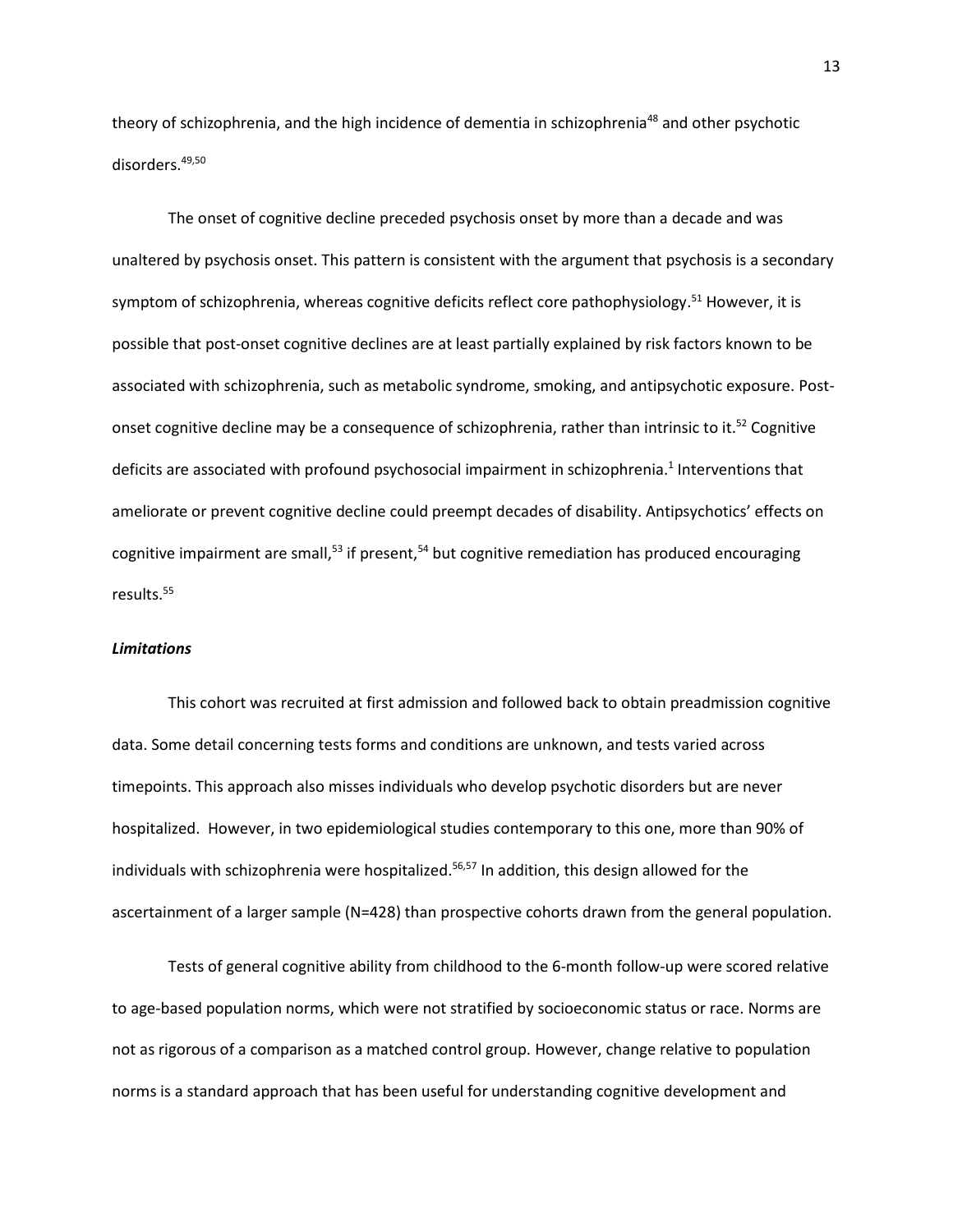dementia. A dementia comparison group was not available. However, estimates of general cognitive ability from a demographically-matched comparison group ascertained at the 20-year follow-up were in the normal range.

In a healthy cohort, we would expect younger individuals to have higher estimates of general cognitive ability than older individuals, a phenomenon called the Flynn effect. The Flynn effect was not observed in this cohort. Quasi-experimental prospective studies have shown that education improves intelligence.<sup>58</sup> We suspect that since this cohort was ascertained at first admission, the youngest individuals in this cohort experienced more educational disruption. It is possible that, in psychotic disorders, the advantage provided by the Flynn effect is counteracted by educational disruptions. Further research is needed to test this hypothesis.

Finally, this analysis did not distinguish trajectories on specific tests. Vocabulary, for example, is more resistant to decline than other neurocognitive abilities,<sup>59</sup> and was stable between 2- and 20-year follow-ups in this sample.<sup>18</sup> Vocabulary has been shown to decline in dementia,<sup>60</sup> and therefore may provide insight into whether the third phase, that of cognitive deterioration, is neurodegenerative in nature. However, trajectories of performance IQ were consistent with trajectories of general cognitive ability (eFigure 7).

### **Conclusions**

Schizophrenia has been described as both a neurodevelopmental and a neurodegenerative disorder. Our findings provide support for both theories. We observe cognitive decline beginning in adolescence, implying abnormal neural development. However, continued cognitive decline after psychosis onset and into the third decade of illness is consistent with the neurodegenerative theory. The pace of decline in schizophrenia, while gradual, resulted in over 16 IQ points lost over the lifespan. In other psychotic disorders, decline begins later relative to psychosis onset, but ultimately results in a loss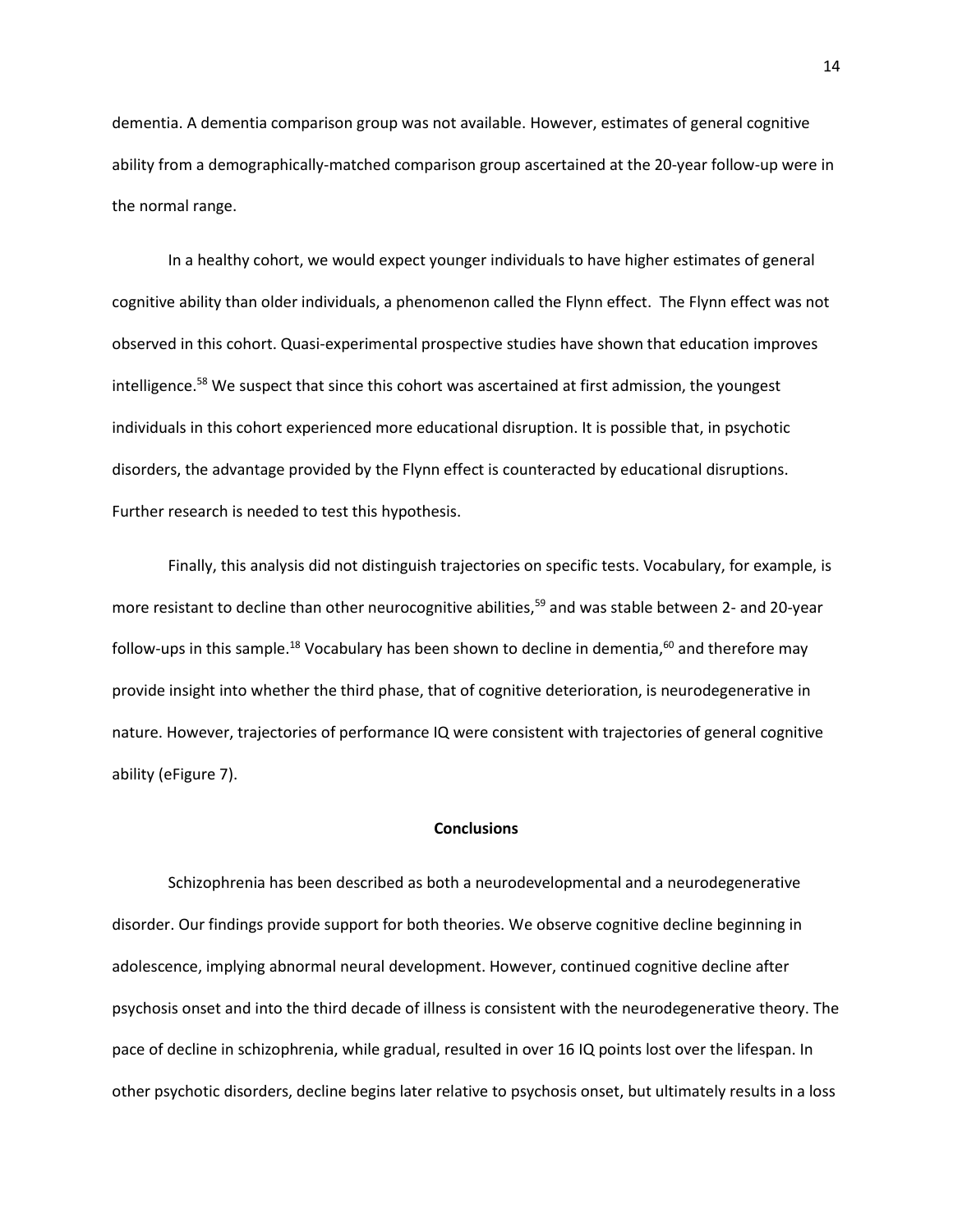of 9 IQ points. Interventions to prevent this cognitive cascade are urgently needed, as cognitive deficits leave millions unable to function in society. Both primary and secondary prevention is needed, to preempt the onset of cognitive decline, as well as later deterioration and dementia.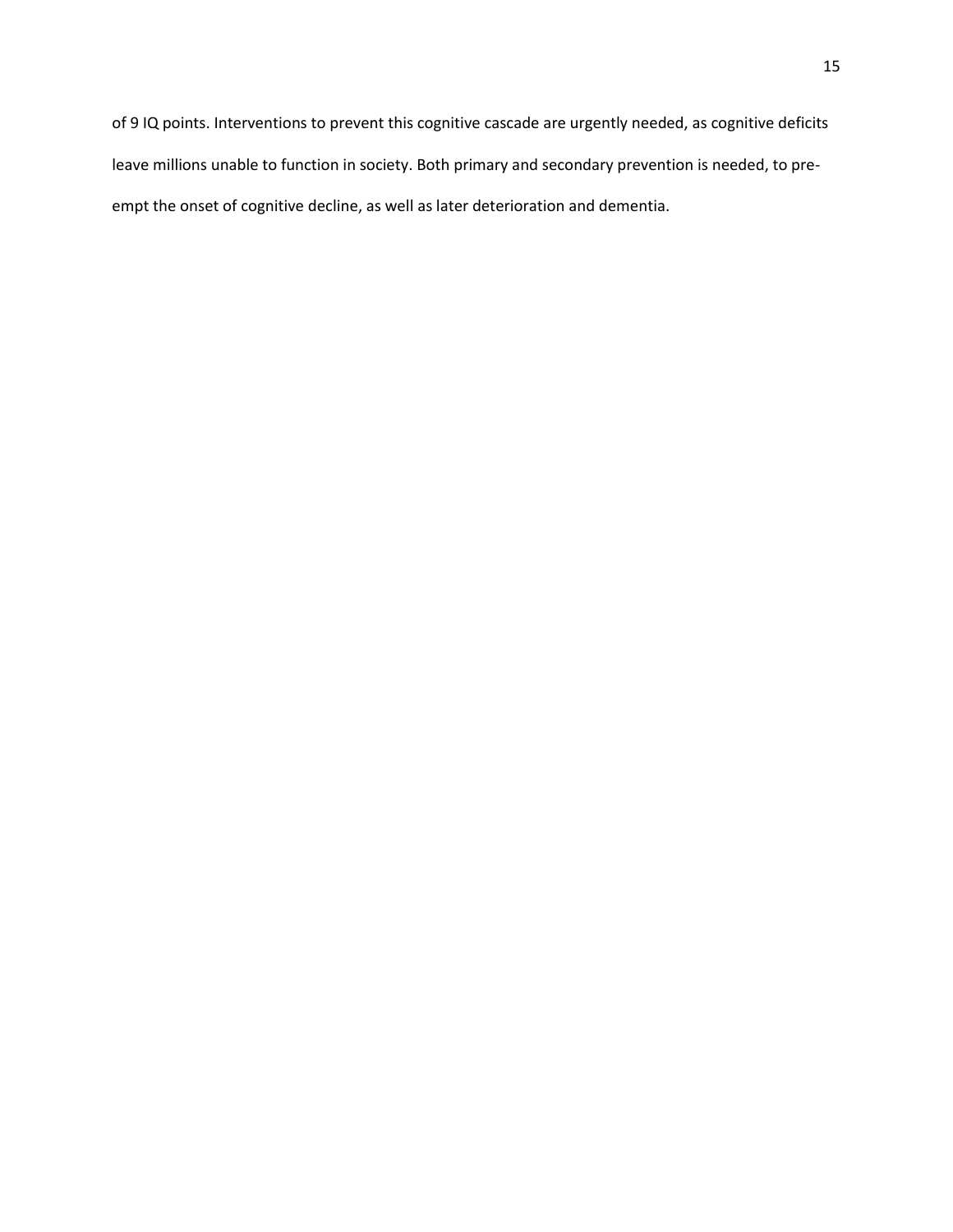#### **Acknowledgements**

The authors acknowledge the support of the participants and mental health community of Suffolk County, N.Y., for contributing their time and energy to this project, and they thank Silvana Fennig, MD, for her assessment of school records, as well as the psychiatrists who derived the consensus diagnoses. The authors thank Joseph E. Schwartz for his statistical advice. This research was funded by the National Institutes of Health (MH44801 to EB and MH094398 to RK). The funding organization was not involved in the design and conduct of the study; collection, management, analysis, and interpretation of the data; preparation, review, or approval of the manuscript; and decision to submit the manuscript for publication. Katherine Jonas had full access to all the data in the study and takes responsibility for the integrity of the data and the accuracy of the data analysis. Katherine Jonas and Wenxuan Lian conducted and are responsible for the data analysis.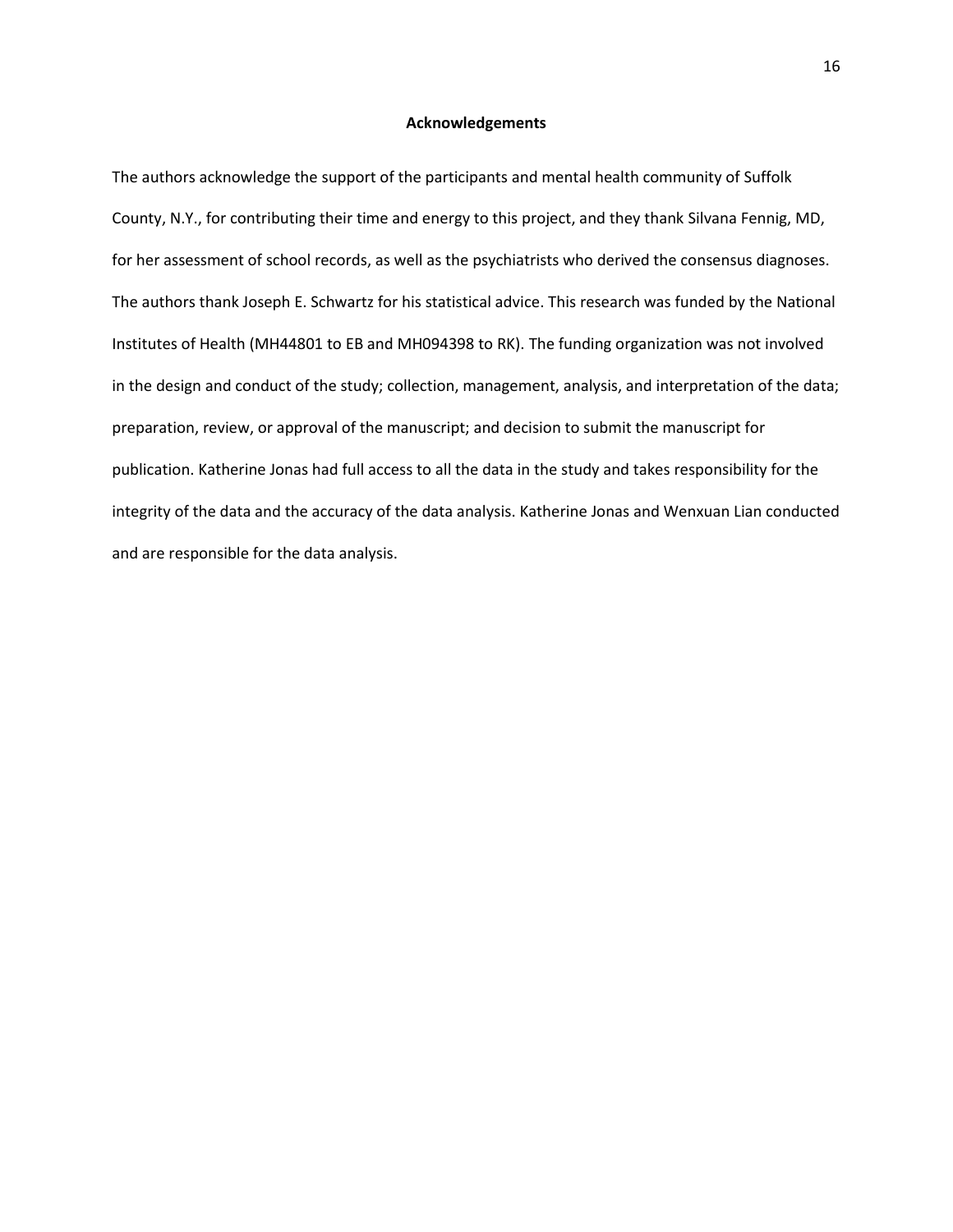## **References**

- 1. Green MF, Kern RS, Braff DL, Mintz J. Neurocognitive Deficits and Functional Outcome in Schizophrenia: Are We Measuring the "Right Stuff"? Schizophr Bull 2000;26(1):119–36.
- 2. Rapoport JL, Giedd JN, Gogtay N. Neurodevelopmental model of schizophrenia: update 2012. Mol Psychiatry 2012;17(12):1228–38.
- 3. DeLisi LE. The Concept of Progressive Brain Change in Schizophrenia: Implications for Understanding Schizophrenia. Schizophr Bull 2008;34(2):312–21.
- 4. Catalan A, Salazar de Pablo G, Aymerich C, et al. Neurocognitive Functioning in Individuals at Clinical High Risk for Psychosis: A Systematic Review and Meta-analysis. JAMA Psychiatry 2021;
- 5. Woodberry KA, Giuliano AJ, Seidman LJ. Premorbid IQ in Schizophrenia: A Meta-Analytic Review. Am J Psychiatry 2008;165(5):579–87.
- 6. Khandaker GM, Dalman C, Kappelmann N, et al. Association of childhood infection with IQ and adult nonaffective psychosis in Swedish men: a population-based longitudinal cohort and corelative study. JAMA Psychiatry 2018;75(4):356–362.
- 7. Mesholam-Gately RI, Giuliano AJ, Goff KP, Faraone SV, Seidman LJ. Neurocognition in first-episode schizophrenia: a meta-analytic review. Neuropsychology 2009;23(3):315.
- 8. Velthorst E, Mollon J, Murray RM, et al. Cognitive functioning throughout adulthood and illness stages in individuals with psychotic disorders and their unaffected siblings. Mol Psychiatry 2021;1– 15.
- 9. Allott K, Wood SJ, Yuen HP, et al. Longitudinal Cognitive Performance in Individuals at Ultrahigh Risk for Psychosis: A 10-year Follow-up. Schizophr Bull 2018;
- 10. Bora, Murray RM. Meta-analysis of cognitive deficits in ultra-high risk to psychosis and firstepisode psychosis: do the cognitive deficits progress over, or after, the onset of psychosis? Schizophr Bull 2014;40(4):744–755.
- 11. Mollon J, David AS, Zammit S, Lewis G, Reichenberg A. Course of cognitive development from infancy to early adulthood in the psychosis spectrum. JAMA Psychiatry 2018;75(3):270–279.
- 12. Reichenberg A, Caspi A, Harrington H, et al. Static and Dynamic Cognitive Deficits in Childhood Preceding Adult Schizophrenia: A 30-Year Study. Am J Psychiatry 2010;167(2):160–9.
- 13. Bozikas VP, Andreou C. Longitudinal Studies of Cognition in First Episode Psychosis: A Systematic Review of the Literature. Aust N Z J Psychiatry 2011;45(2):93–108.
- 14. Censits DM, Daniel Ragland J, Gur RC, Gur RE. Neuropsychological evidence supporting a neurodevelopmental model of schizophrenia: a longitudinal study. Schizophr Res 1997;24(3):289– 98.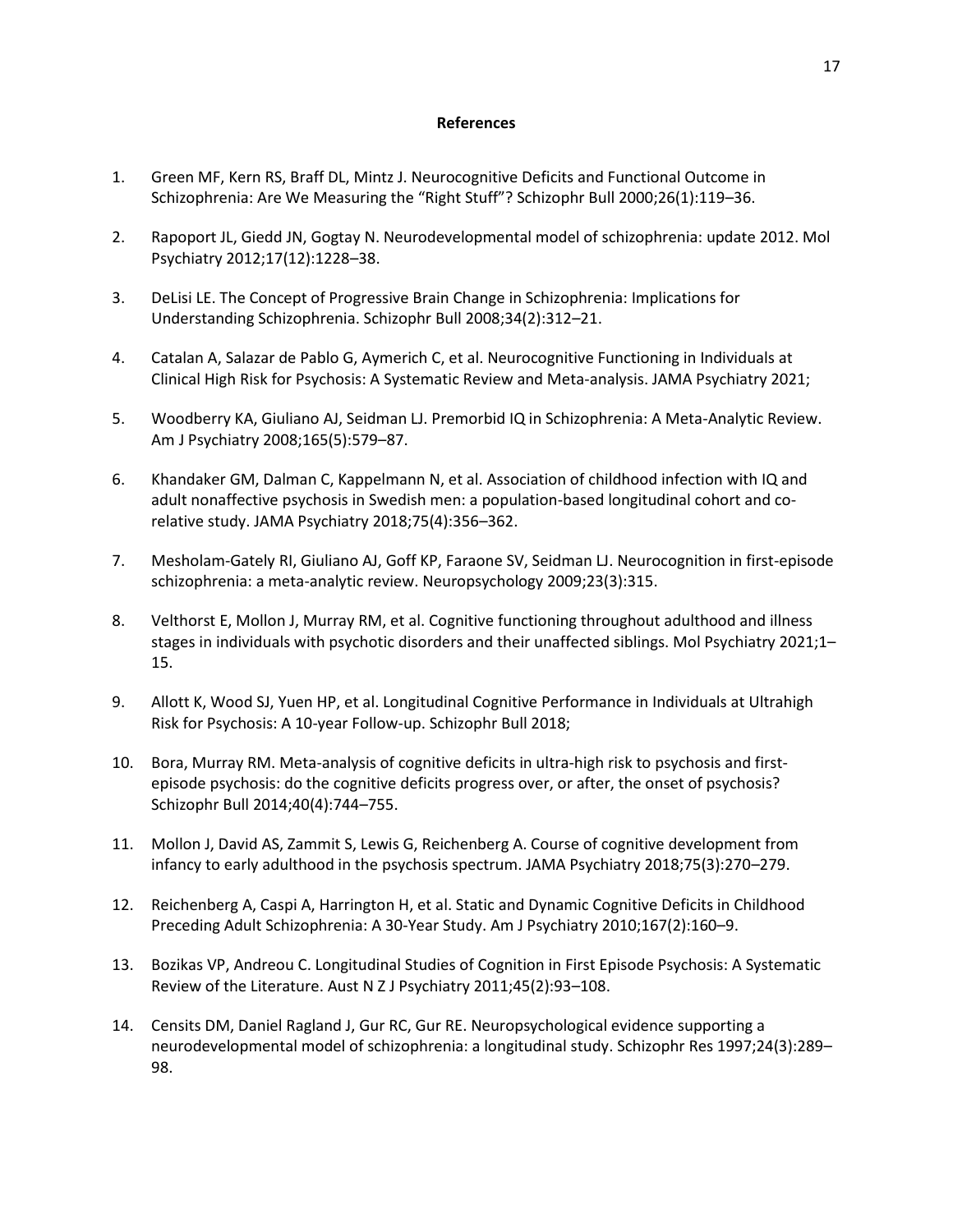- 15. Hedman AM, van Haren NE, van Baal CG, Kahn RS, Pol HEH. IQ change over time in schizophrenia and healthy individuals: a meta-analysis. Schizophr Res 2013;146(1–3):201–208.
- 16. Zanelli J, Mollon J, Sandin S, et al. Cognitive change in schizophrenia and other psychoses in the decade following the first episode. Am J Psychiatry 2019;176(10):811–819.
- 17. Zanelli J, Reichenberg A, Sandin S, et al. Dynamic and Static Cognitive Deficits in Schizophrenia and Bipolar Disorder After the First Episode. Schizophr Bull 2022;sbab150.
- 18. Fett A-KJ, Velthorst E, Reichenberg A, et al. Long-term changes in cognitive functioning in individuals with psychotic disorders: findings from the Suffolk County mental health project. JAMA Psychiatry 2020;77(4):387–396.
- 19. Bonner-Jackson A, Grossman LS, Harrow M, Rosen C. Neurocognition in schizophrenia: a 20-year multi–follow-up of the course of processing speed and stored knowledge. Compr Psychiatry 2010;51(5):471–479.
- 20. Sheffield JM, Karcher NR, Barch DM. Cognitive Deficits in Psychotic Disorders: A Lifespan Perspective. Neuropsychol Rev 2018;28(4):509–33.
- 21. Van Rheenen TE, Lewandowski KE, Bauer IE, et al. Current understandings of the trajectory and emerging correlates of cognitive impairment in bipolar disorder: An overview of evidence. Bipolar Disord 2020;22(1):13–27.
- 22. Cannon M, Caspi A, Moffitt TE, et al. Evidence for early-childhood, pan-developmental impairment specific to schizophreniform disorder: results from a longitudinal birth cohort. Arch Gen Psychiatry 2002;59(5):449–456.
- 23. Zammit S, Allebeck P, David AS, et al. A Longitudinal Study of Premorbid IQ Score and Risk of Developing Schizophrenia,Bipolar Disorder, Severe Depression, and Other Nonaffective Psychoses. Arch Gen Psychiatry 2004;61(4):354–60.
- 24. Bora E, Pantelis C. Meta-analysis of cognitive impairment in first-episode bipolar disorder: comparison with first-episode schizophrenia and healthy controls. Schizophr Bull 2015;41(5):1095– 1104.
- 25. Torrent C, Martinez-Arán A, del Mar Bonnin C, et al. Long-term outcome of cognitive impairment in bipolar disorder. J Clin Psychiatry 2012;73(7):0–0.
- 26. Samamé C, Cattaneo BL, Richaud MC, Strejilevich S, Aprahamian I. The long-term course of cognition in bipolar disorder: a systematic review and meta-analysis of patient-control differences in test-score changes. Psychol Med 2021;1–12.
- 27. von Elm E, Altman DG, Egger M, et al. The Strengthening the Reporting of Observational Studies in Epidemiology (STROBE) statement: guidelines for reporting observational studies. Lancet Lond Engl 2007;370(9596):1453–7.
- 28. Bromet EJ, Schwartz JE, Fennig S, et al. The epidemiology of psychosis: the Suffolk County Mental Health Project. Schizophr Bull 1992;18(2):243–255.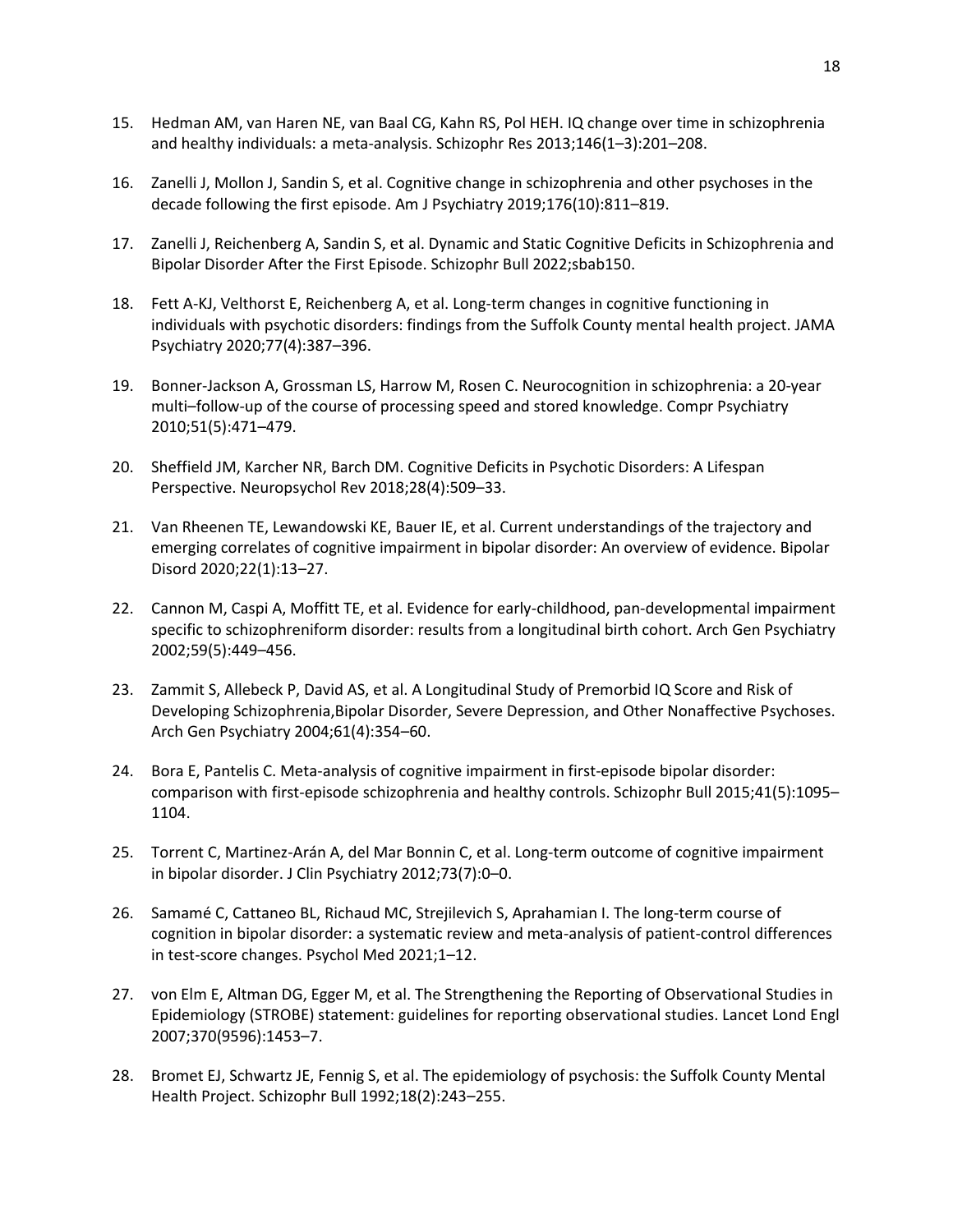- 29. Velthorst E, Fett A-KJ, Reichenberg A, et al. The 20-year longitudinal trajectories of social functioning in individuals with psychotic disorders. Am J Psychiatry 2016;174(11):1075–1085.
- 30. Hollingshead A. Four factor index of social status. Department of Sociology, Yale University; 1975.
- 31. Jonas KG, Fochtmann LJ, Perlman G, et al. Lead-time bias confounds association between duration of untreated psychosis and illness course in schizophrenia. Am J Psychiatry 2020;177(4):appi–ajp.
- 32. Bromet EJ, Kotov R, Fochtmann LJ, et al. Diagnostic shifts during the decade following first admission for psychosis. Am J Psychiatry 2011;168(11):1186–1194.
- 33. Ammons RB, Ammons C. The quick test (QT): provisional manual. Psychol Rep 1962;11(1):111–118.
- 34. Mednick MT. The validity of the Ammons' Quick Test of intelligence. Psychol Rep 1969;24(2):388– 390.
- 35. Wechsler D. WMS-R: Wechsler memory scale-revised. Psychological Corporation; 1987.
- 36. Smith A. Symbol digit modalities test. Western Psychological Services Los Angeles; 1973.
- 37. Reitan RM. The relation of the trail making test to organic brain damage. J Consult Psychol 1955;19(5):393.
- 38. Bechtoldt HP, Benton AL, Fogel ML. An application of factor analysis in neuropsychology. Psychol Rec 1962;12(2):147–156.
- 39. Wechsler D. WAIS-R manual: Wechsler adult intelligence scale-revised. Psychological Corporation; 1981.
- 40. Trenerry MR, Crosson B, DeBoe J, Leber W. Stroop neuropsychological screening test. Odessa FL Psychol Assess Resour 1989;
- 41. Howe LD, Tilling K, Matijasevich A, et al. Linear spline multilevel models for summarising childhood growth trajectories: a guide to their application using examples from five birth cohorts. Stat Methods Med Res 2016;25(5):1854–1874.
- 42. Burnham KP, Anderson DR. A practical information-theoretic approach. Model Sel Multimodel Inference 2002;2.
- 43. Pinheiro J, Bates D, DebRoy S, Sarkar D, R Core Team. nlme: Linear and Nonlinear Mixed Effects Models [Internet]. 2021. Available from: https://CRAN.R-project.org/package=nlme
- 44. R Core Team. R: A Language and Environment for Statistical Computing [Internet]. Vienna, Austria: R Foundation for Statistical Computing; 2021. Available from: https://www.R-project.org/
- 45. Selemon LD, Zecevic N. Schizophrenia: a tale of two critical periods for prefrontal cortical development. Transl Psychiatry 2015;5(8):e623–e623.
- 46. Hayden KM, Reed BR, Manly JJ, et al. Cognitive decline in the elderly: an analysis of population heterogeneity. Age Ageing 2011;40(6):684–9.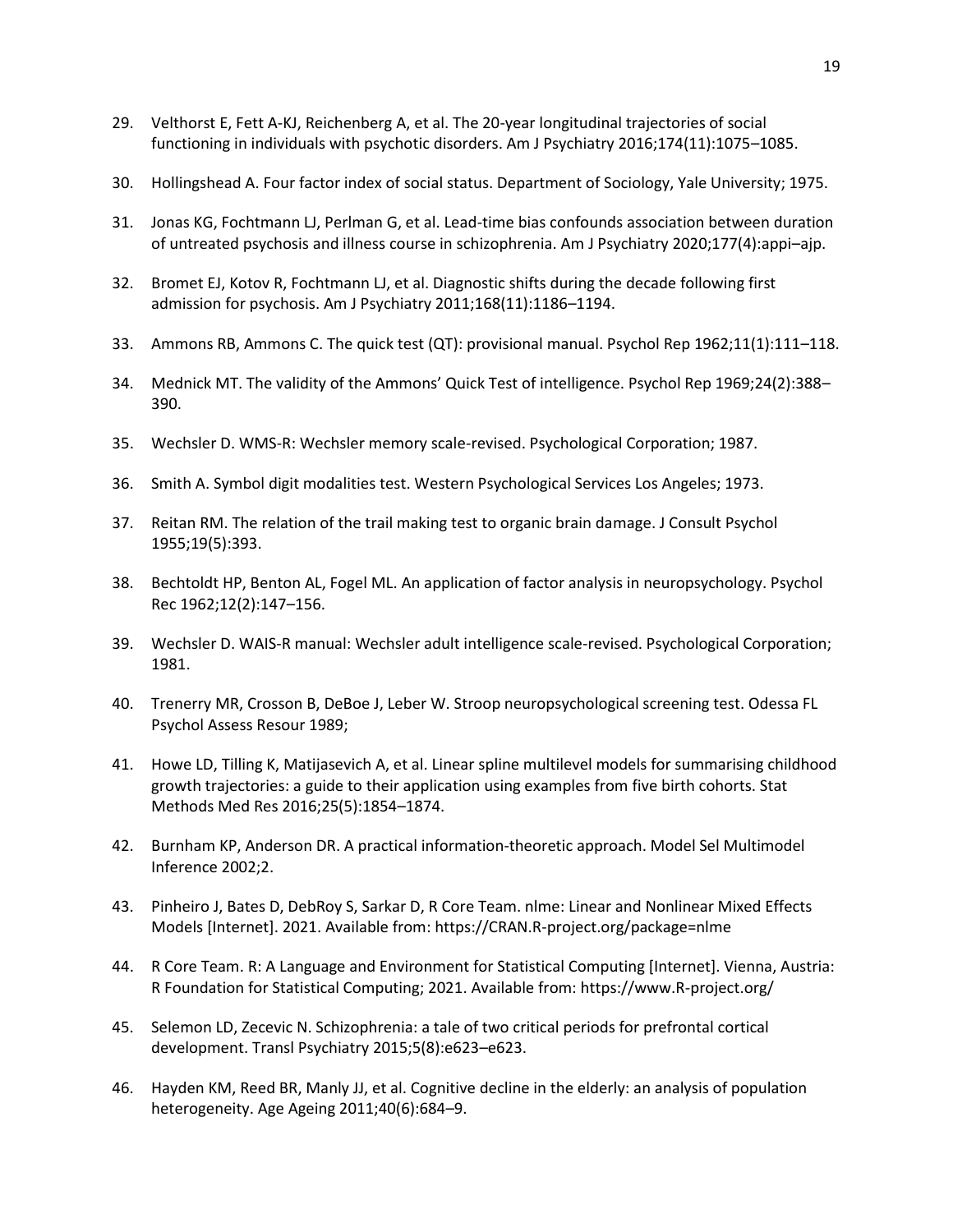- 47. American Psychiatric Association. Diagnostic and statistical manual of mental disorders (DSM-5®). American Psychiatric Pub; 2013.
- 48. Stroup TS, Olfson M, Huang C, et al. Age-Specific Prevalence and Incidence of Dementia Diagnoses Among Older US Adults With Schizophrenia. JAMA Psychiatry 2021;78(6):632–641.
- 49. Almeida OP, Ford AH, Hankey GJ, Yeap BB, Golledge J, Flicker L. Risk of dementia associated with psychotic disorders in later life: the health in men study (HIMS). Psychol Med 2019;49(2):232–242.
- 50. Velosa J, Delgado A, Finger E, Berk M, Kapczinski F, de Azevedo Cardoso T. Risk of dementia in bipolar disorder and the interplay of lithium: a systematic review and meta-analyses. Acta Psychiatr Scand 2020;141(6):510–521.
- 51. Kahn RS, Keefe RS. Schizophrenia is a cognitive illness: time for a change in focus. JAMA Psychiatry 2013;70(10):1107–1112.
- 52. Jonas K, Abi-Dargham A, Kotov R. Two Hypotheses on the High Incidence of Dementia in Psychotic Disorders. JAMA Psychiatry 2021;
- 53. Keefe R, Bilder RM, Davis SM, et al. Neurocognitive Effects of Antipsychotic Medications in Patients With Chronic Schizophrenia in the CATIE Trial. Arch Gen Psychiatry 2007;64(6):633–647.
- 54. Takeuchi H, Suzuki T, Remington G, et al. Effects of risperidone and olanzapine dose reduction on cognitive function in stable patients with schizophrenia: an open-label, randomized, controlled, pilot study. Schizophr Bull 2013;39(5):993–8.
- 55. Lejeune JA, Northrop A, Kurtz MM. A Meta-analysis of Cognitive Remediation for Schizophrenia: Efficacy and the Role of Participant and Treatment Factors. Schizophr Bull 2021;47(4):997–1006.
- 56. Geddes JR, Kendell RE. Schizophrenic subjects with no history of admission to hospital. Psychol Med 1995;25(4):859–868.
- 57. Weiser M, Werbeloff N, Dohrenwend BP, Levav I, Yoffe R, Davidson M. Do psychiatric registries include all persons with schizophrenia in the general population? A population-based longitudinal study. Schizophr Res 2012;135(1):187–91.
- 58. Ritchie SJ, Tucker-Drob EM. How Much Does Education Improve Intelligence? A Meta-Analysis. Psychol Sci 2018;29(8):1358–69.
- 59. Salthouse TA. Decomposing age correlations on neuropsychological and cognitive variables. J Int Neuropsychol Soc 2009;15(5):650–661.
- 60. Farrell ME, Kennedy KM, Rodrigue KM, et al. Association of longitudinal cognitive decline with amyloid burden in middle-aged and older adults: evidence for a dose-response relationship. JAMA Neurol 2017;74(7):830–838.
- 61. Kotov R, Foti D, Li K, Bromet EJ, Hajcak G, Ruggero CJ. Validating dimensions of psychosis symptomatology: Neural correlates and 20-year outcomes. J Abnorm Psychol 2016;125(8):1103.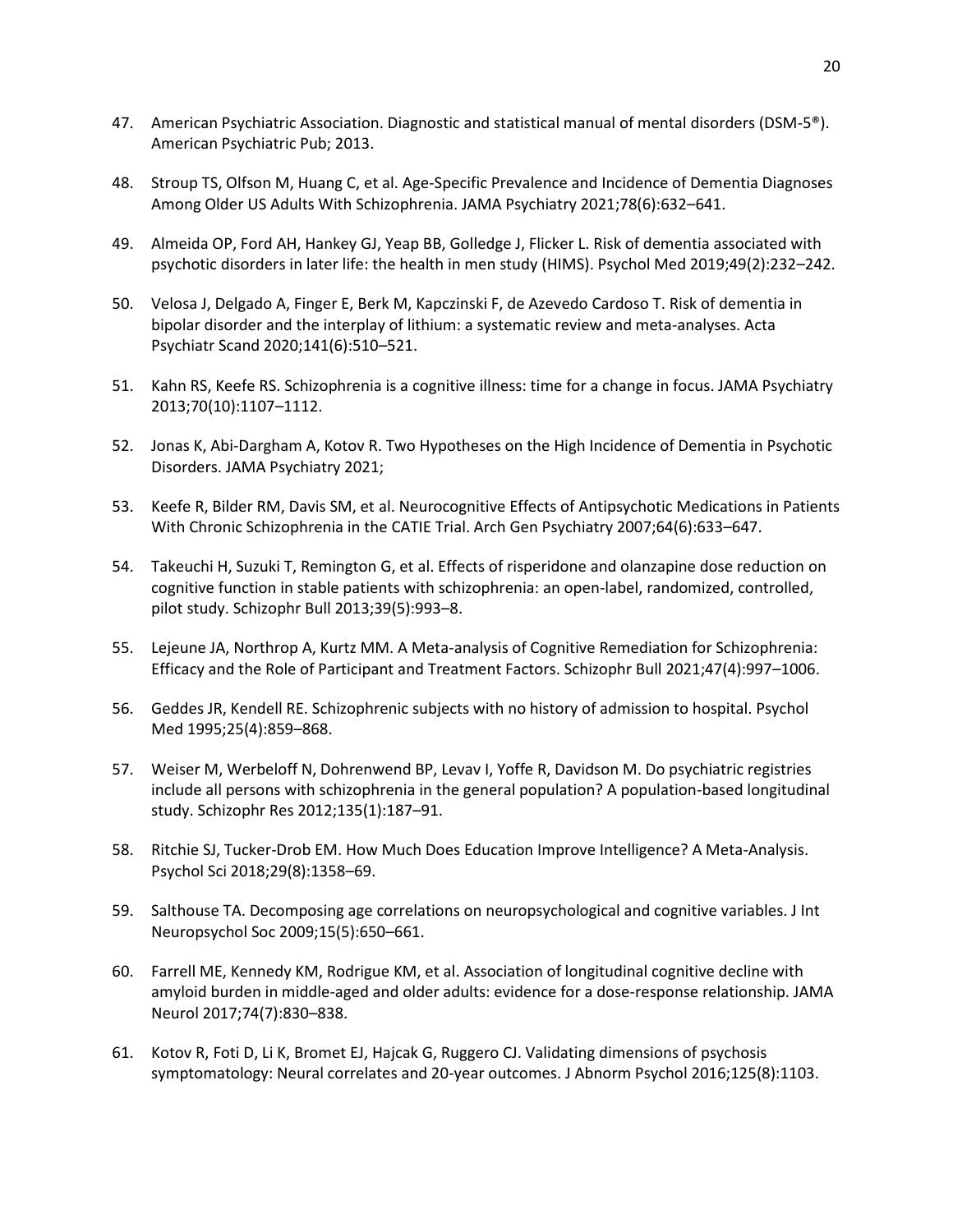## **Table 1**

# *Descriptive statistics*

|                                                       |                          | Schizophrenia (N=216) |        |                          |                          | Other Psychotic Disorders (N=212) |                |        |                          |                              |
|-------------------------------------------------------|--------------------------|-----------------------|--------|--------------------------|--------------------------|-----------------------------------|----------------|--------|--------------------------|------------------------------|
|                                                       | N(%)                     | Range                 | Median | Mean                     | SD                       | N(%)                              | Range          | Median | Mean                     | <b>SD</b>                    |
| Gender (male)                                         | 140 (64.8)               |                       |        |                          | $\overline{\phantom{a}}$ | 114 (53.8)                        |                |        |                          | $\overline{\phantom{a}}$     |
| Race                                                  |                          |                       |        |                          |                          |                                   |                |        |                          |                              |
| Asian                                                 | 8(3.7)                   |                       |        |                          | $\overline{\phantom{a}}$ | 2(0.9)                            |                |        |                          |                              |
| <b>Black</b>                                          | 37(17.1)                 |                       |        |                          |                          | 20(9.4)                           |                |        |                          |                              |
| Hispanic                                              | 18 (8.3)                 |                       |        |                          | $\overline{\phantom{a}}$ | 12(5.7)                           |                |        |                          |                              |
| Native American                                       | 0(0.0)                   |                       |        | $\overline{\phantom{a}}$ | $\overline{\phantom{a}}$ | 1(0.5)                            |                |        |                          |                              |
| White                                                 | 153 (70.8)               |                       |        | $\overline{\phantom{a}}$ | $\overline{\phantom{a}}$ | 177 (83.5)                        | $\overline{a}$ |        |                          |                              |
| Occupational status                                   |                          | $1 - 8$               | 4      | 4.6                      | 2.1                      | $\frac{1}{2}$                     | $1-8$          | 4      | 4.16                     | 1.8                          |
| Age at psychosis onset                                |                          | $6 - 58$              | 24     | 25.7                     | 7.9                      |                                   | $5 - 58$       | 27     | 28.67                    | 9.9                          |
| Symptoms and functioning at baseline assessment       |                          |                       |        |                          |                          |                                   |                |        |                          |                              |
| GAF                                                   |                          | 21-81                 | 50.5   | 52.6                     | 14.3                     | $\overline{\phantom{a}}$          | 30-85          | 65     | 63.7                     | 11.9                         |
| <b>SAPS Hallucinations &amp; Delusions</b>            |                          | $0 - 52$              | 9.5    | 11.5                     | 9.5                      | $\overline{\phantom{a}}$          | $0 - 36$       | 8      | 9.4                      | 9.5                          |
| <b>SAPS Disorganization</b>                           | $\overline{\phantom{a}}$ | $0 - 38$              | 5      | 6.7                      | 6.4                      | $\overline{\phantom{a}}$          | $0 - 28$       | 5      | 6.4                      | 6.4                          |
| <b>SANS Avolition</b>                                 | $\overline{a}$           | $0 - 29$              | 8      | 9.4                      | 7.2                      | $\overline{\phantom{a}}$          | $0 - 29$       | 5.5    | 6.9                      | 7.2                          |
| <b>SANS Inexpressivity</b>                            |                          | $0 - 36$              | 4      | 6.9                      | 7.8                      | $\overline{\phantom{a}}$          | $0 - 30$       | 2.0    | 4.8                      | 7.8                          |
| Antipsychotic medication                              |                          |                       |        |                          |                          |                                   |                |        |                          |                              |
| Preadmission                                          | 0(0.0)                   |                       |        |                          | $\overline{\phantom{a}}$ | 0(0.0)                            |                |        |                          |                              |
| 6 month                                               | 190 (94.5)               |                       |        | $\overline{\phantom{a}}$ | $\overline{\phantom{a}}$ | 122 (63.9)                        |                |        | $\overline{\phantom{0}}$ | $\qquad \qquad \blacksquare$ |
| 24 month                                              | 169 (91.8)               |                       |        |                          | $\overline{\phantom{a}}$ | 71 (40.6)                         |                |        |                          |                              |
| 20 year                                               | 113 (93.3)               |                       |        |                          | $\overline{\phantom{a}}$ | 38 (36.5)                         |                |        |                          | $\qquad \qquad \blacksquare$ |
| 25 year                                               | 96 (92.3)                |                       |        |                          |                          | 46 (44.2)                         |                |        |                          |                              |
| General cognitive ability (expressed on the IQ scale) |                          |                       |        |                          |                          |                                   |                |        |                          |                              |
| Preadmission 1                                        | 104                      | 53-136                | 101    | 100.0                    | 15.9                     | 112                               | 62-131         | 104    | 103.2                    | 13.6                         |
| Preadmission 2                                        | 56                       | 42-128                | 100    | 98.7                     | 16.9                     | 61                                | 59-140         | 100    | 99.7                     | 13.2                         |
| Preadmission 3                                        | 30                       | 67-135                | 97     | 97.6                     | 16.7                     | 35                                | 75-135         | 98     | 99.2                     | 12.5                         |
| Preadmission 4                                        | 17                       | 67-126                | 92     | 94.8                     | 15.3                     | 14                                | 74-114         | 95     | 95.6                     | 10.9                         |
| Preadmission 5                                        | 6                        | 64-102                | 90     | 86.0                     | 13.2                     | $\mathbf{1}$                      | 89-89          | 89     | 89.0                     | $\overline{\phantom{0}}$     |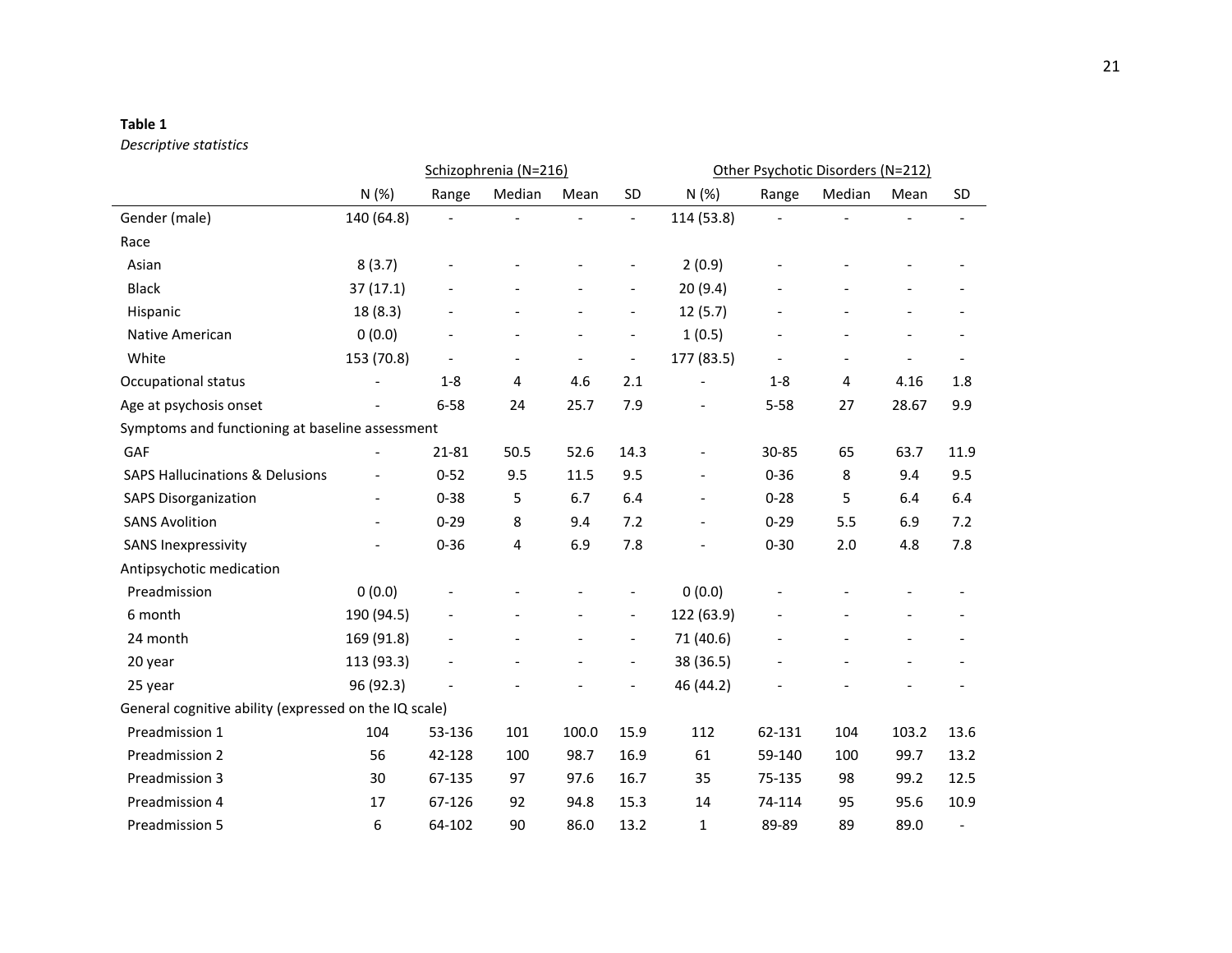| 6 month  | 201 | 60-130 | 96 | 95.3 | 14.4 | 191 | 42-130 | 100 | 98.9 | 13.2 |
|----------|-----|--------|----|------|------|-----|--------|-----|------|------|
| 24 month | 184 | 57-117 | 92 | 90.9 | 12.3 | 175 | 43-121 | 102 | 99.0 | 11.6 |
| 20 year  | 121 | 50-116 | 87 | 85.6 | 13.9 | 104 | 47-115 | 98  | 95.5 | 13.0 |
| 25 year  | 104 | 53-109 | 83 | 83.0 | 12.6 | 104 | 56-119 | 96  | 93.8 | 12.8 |

*Note.* Occupational status is the occupation of the primary breadwinner in the participants' household, rated on Hollingshead's rating, a scale from 1 ("large business owner/major professional/executive") to 8 ("not working").<sup>30</sup> Symptom dimensions were scored according to factor analyses reported in Kotov et al., 2016.<sup>61</sup> Percentage of participants on antipsychotics is calculated within the subset of participants with an estimate of general cognitive ability at that time point. Preadmission 1, 2, 3, 4, and 5 refer to multiple instances of cognitive testing completed by some participants—i.e., statistics for Preadmission 2 reflect the second estimate of general cognitive ability for those participants who had more than one score available. GAF=Global Assessment of Function; SAPS=Schedule for the Assessment of Positive Symptoms; SANS=Schedule for the Assessment of Negative Symptoms.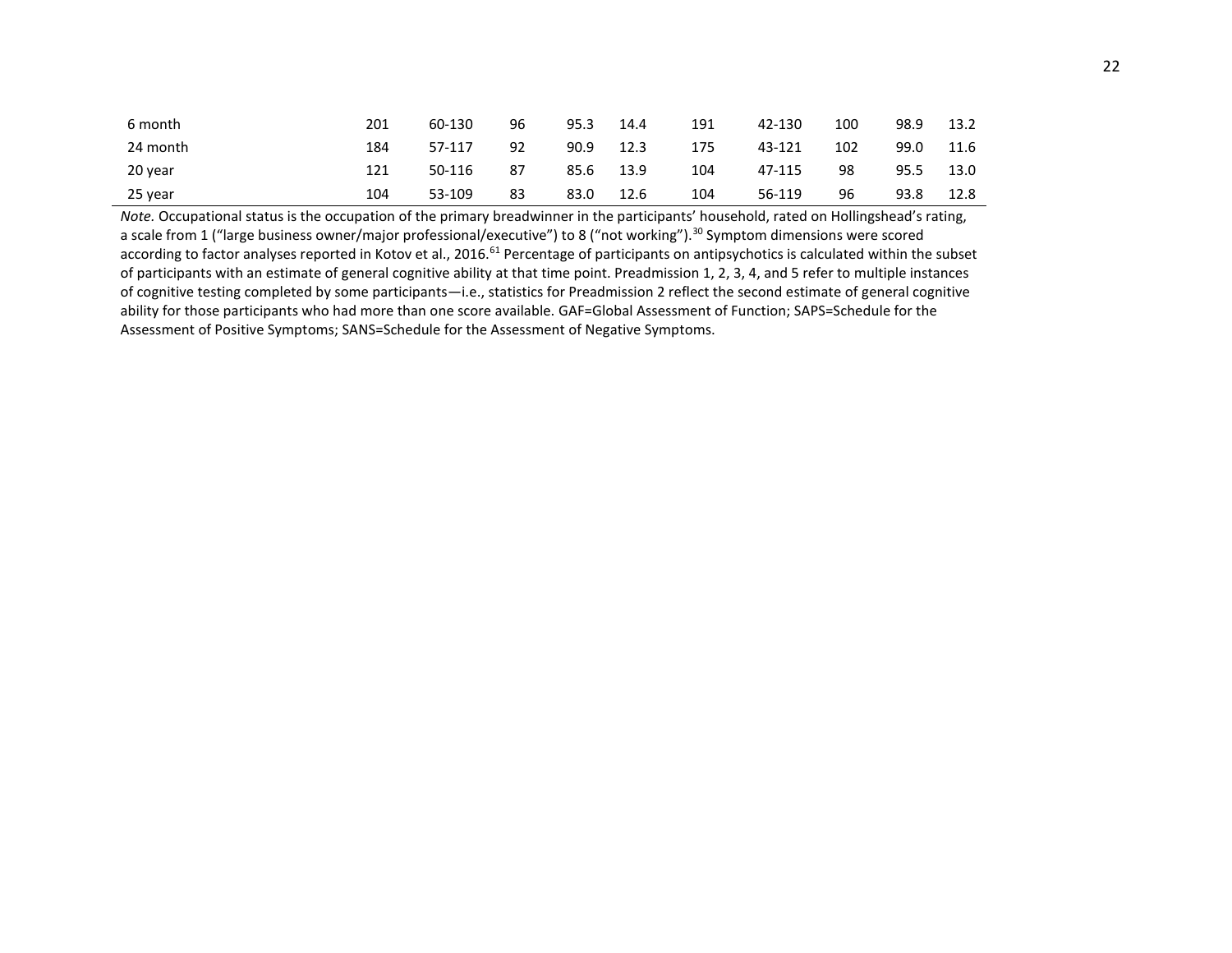# **Table 2**

*Cognitive trajectories in full sample, moderated by diagnosis (N=428)*

| Coefficient                                                        | B       | 95% CI           | p-value |
|--------------------------------------------------------------------|---------|------------------|---------|
| Intercept                                                          | 103.71  | [99.35, 108.06]  | < 0.01  |
| Schizophrenia                                                      | $-1.18$ | $[-7.96, 5.61]$  | 0.73    |
| Normative phase (more than 14 years prior to psychosis onset)      | 0.13    | $[-0.09, 0.35]$  | 0.24    |
| Declining phase (14 years prior to 22 years after psychosis onset) | $-0.15$ | $[-0.22, -0.08]$ | < 0.01  |
| Deteriorating phase (more than 22 years after psychosis onset)     | $-0.59$ | $[-0.94, -0.25]$ | < 0.01  |
| Schizophrenia x normative phase                                    | 0.06    | $[-0.31, 0.44]$  | 0.74    |
| Schizophrenia x declining phase                                    | $-0.20$ | $[-0.30, -0.10]$ | < 0.01  |
| Schizophrenia x deteriorating phase                                | 0.03    | $[-0.40, 0.47]$  | 0.88    |

*Note.* B = regression coefficient; CI=confidence interval.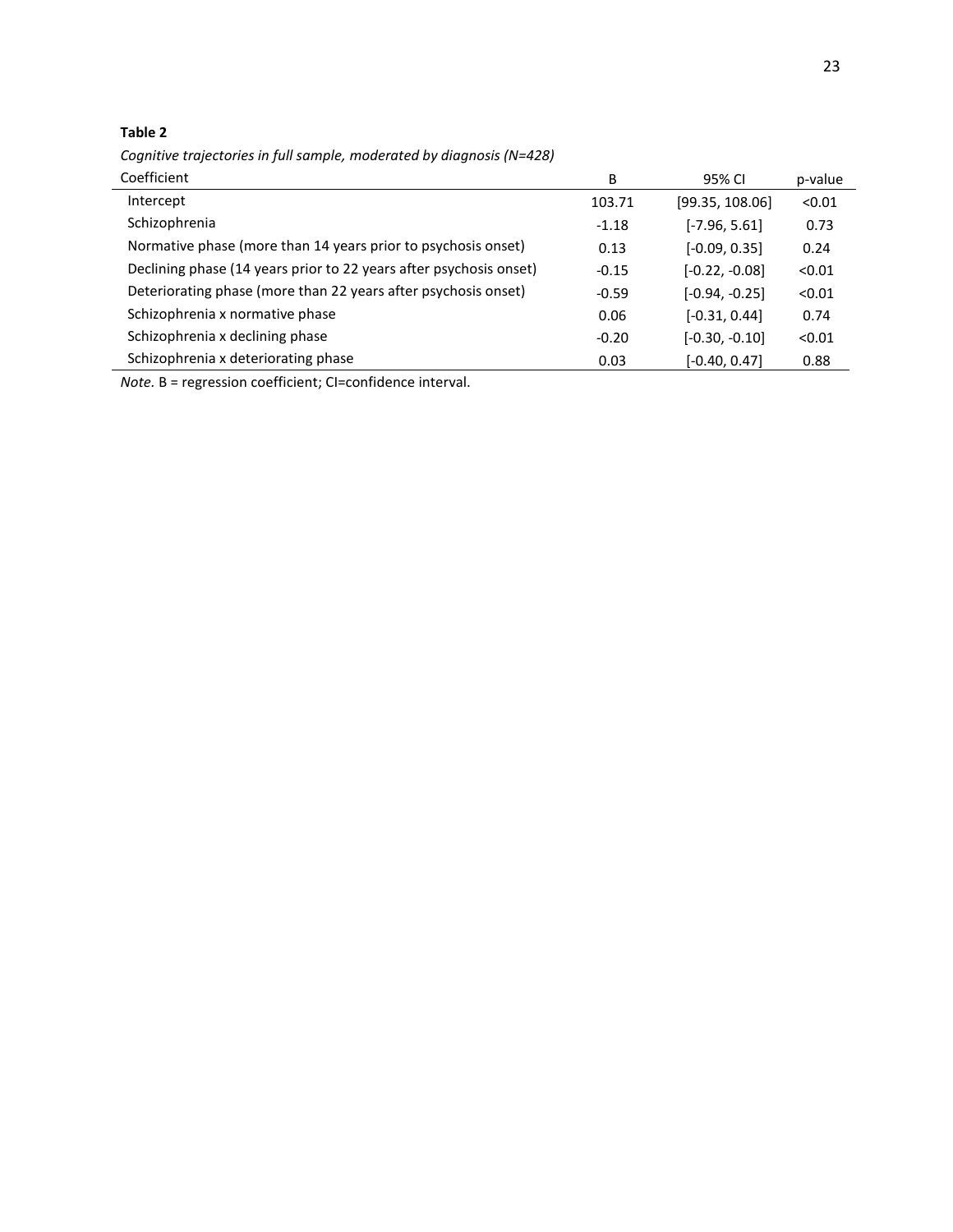# **Figure 1. Overview of study design and data completed at each time point**

| <b>Preadmission</b><br>General cognitive ability and<br>achievement test data, collected<br>retrospectively at 6-month follow-up. | 6-month follow-up<br>Diagnosis, Quick Test, and retrospective<br>collection of pre-admission data |                                                                               | 10-year follow-up<br>Diagnosis, neurocognitive<br>assessment |                                                              | 25-year follow-up<br>Neurocognitive assessment |  |
|-----------------------------------------------------------------------------------------------------------------------------------|---------------------------------------------------------------------------------------------------|-------------------------------------------------------------------------------|--------------------------------------------------------------|--------------------------------------------------------------|------------------------------------------------|--|
|                                                                                                                                   | Baseline<br>ascertainment<br>Sept 1989-Dec 1995                                                   | 24-month follow-up<br>Diagnosis, Quick Test, and<br>neurocognitive assessment |                                                              | 20-year follow-up<br>Diagnosis, neurocognitive<br>assessment |                                                |  |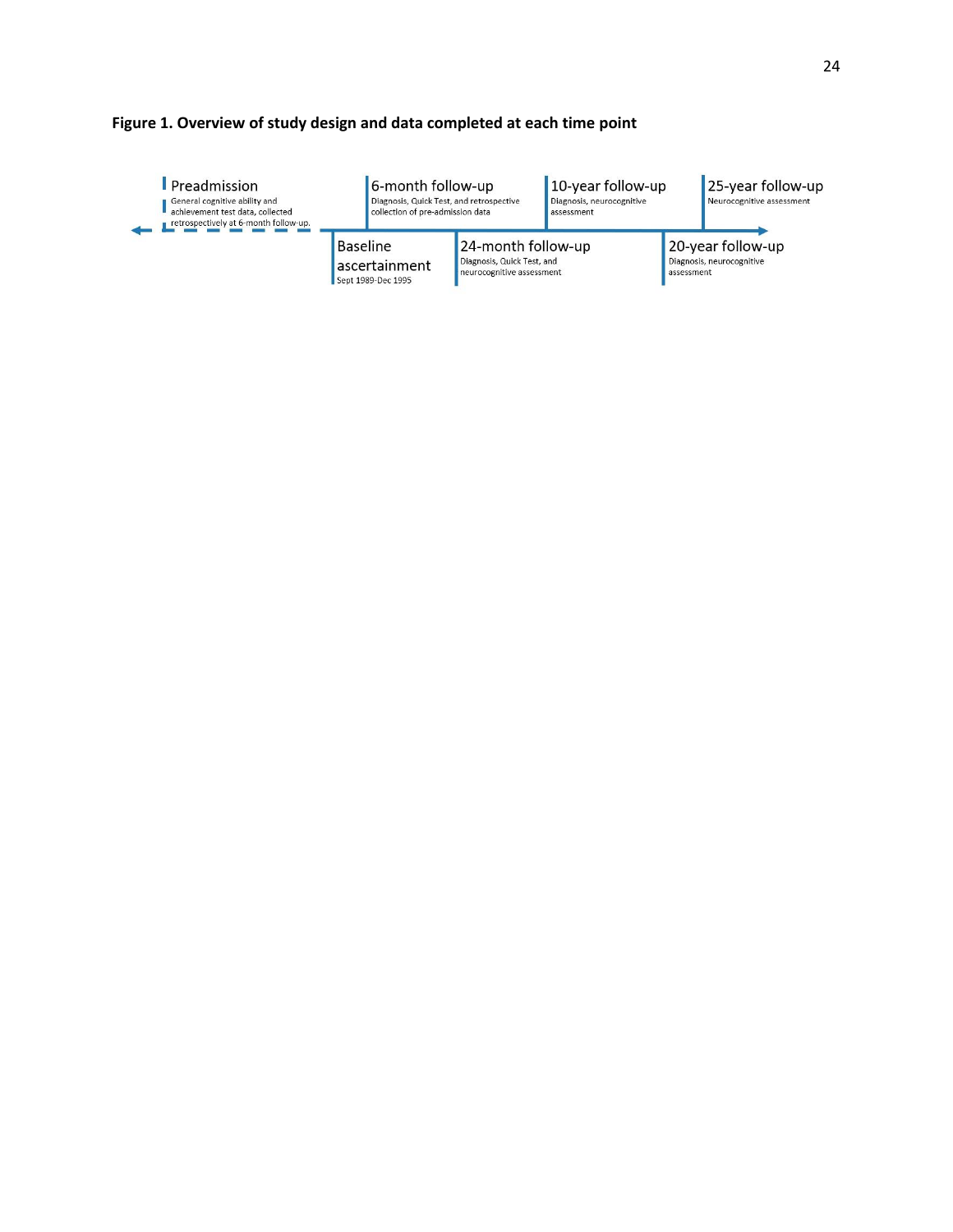

**Figure 2. LOESS plot of general cognitive ability as a function of age, stratified by diagnosis.**

*Note.* Cognitive trajectories expressed relative to age, rather than time since psychosis onset. SZ = schizophrenia; OP = other psychotic disorder.